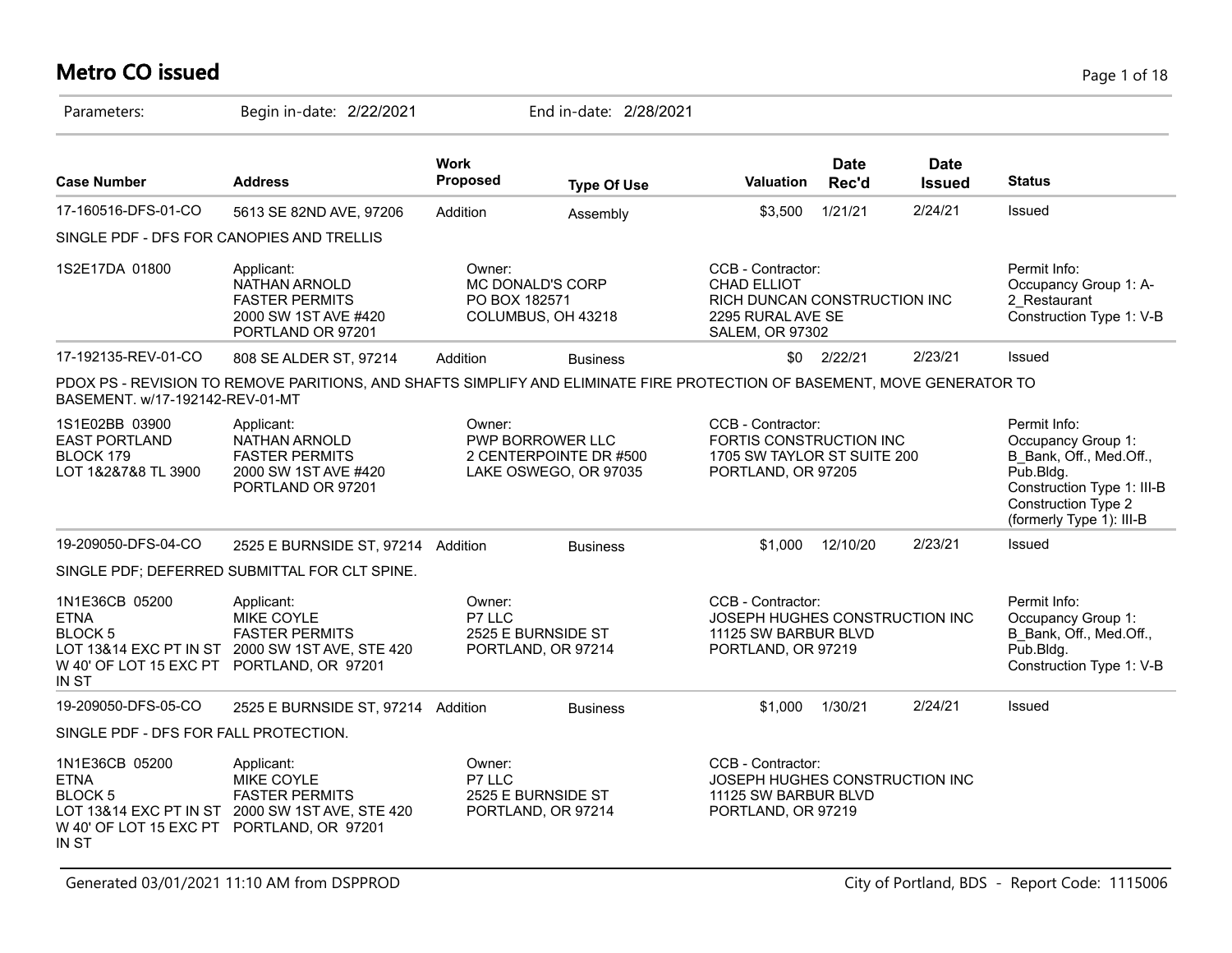# **Metro CO issued** Page 2 of 18

| Parameters:                                                              | Begin in-date: 2/22/2021                                                                                                                                                                                                                                                                                  |                                                          | End in-date: 2/28/2021                         |                                                                                                         |                      |                              |                                                                                                                                                                                                                     |
|--------------------------------------------------------------------------|-----------------------------------------------------------------------------------------------------------------------------------------------------------------------------------------------------------------------------------------------------------------------------------------------------------|----------------------------------------------------------|------------------------------------------------|---------------------------------------------------------------------------------------------------------|----------------------|------------------------------|---------------------------------------------------------------------------------------------------------------------------------------------------------------------------------------------------------------------|
| <b>Case Number</b>                                                       | <b>Address</b>                                                                                                                                                                                                                                                                                            | <b>Work</b><br><b>Proposed</b>                           | <b>Type Of Use</b>                             | <b>Valuation</b>                                                                                        | <b>Date</b><br>Rec'd | <b>Date</b><br><b>Issued</b> | <b>Status</b>                                                                                                                                                                                                       |
| 20-204595-000-00-CO                                                      | 135 SE MAIN ST, 97214                                                                                                                                                                                                                                                                                     | Addition                                                 | Factory/Industrial                             | \$50,000                                                                                                | 10/23/20             | 2/23/21                      | Issued                                                                                                                                                                                                              |
|                                                                          | SINGLE PDF - TENANT IMPROVEMENT AND PARTIAL CHANGE OF OCCUPANCY FROM F-1 TO S-1 AND B, NEW OPENING IN DEMISING WALL, NEW<br>INTERIOR STAIRS, ADD WINDOWS ON NORTH ELEVATION. ADDITION ON EAST ELEVATION TO CREATE STAIRS AND LOADING DOCK IN PUBLIC<br>RIGHT-OF-WAY, CONNECTING TO EXISTING LOADING DOOR. |                                                          |                                                |                                                                                                         |                      |                              |                                                                                                                                                                                                                     |
| 1S1E03AD 03200<br><b>EAST PORTLAND</b><br>BLOCK 49<br>LOT 1-8            | Applicant:<br><b>BEN KING</b><br><b>STEM ARCHITECTURE</b><br>PO BOX 17034<br>PORTLAND, OR 97217                                                                                                                                                                                                           | Owner:<br><b>KALBERER COMPANY</b><br>321 SW 4TH AVE #800 | PORTLAND, OR 97204-2330                        | CCB - Contractor:<br><b>JACOB FLORY</b><br><b>BD MACK INC</b><br>5016 NE 11TH AVE<br>PORTLAND, OR 97211 |                      |                              | Permit Info:<br>Occupancy Group 1: S-<br>1 Storage - Moderate<br>Hazard, Warehouse<br>Construction Type 1: III-B<br>Construction Type 2<br>(formerly Type 1): III-B<br>Total Square Footage -<br>Display Only: 1180 |
| 19-267986-DFS-03-CO                                                      | 226 SE MADISON ST, 97214                                                                                                                                                                                                                                                                                  | Addition                                                 | Factory/Industrial                             | \$86,925                                                                                                | 1/8/21               | 2/26/21                      | Issued                                                                                                                                                                                                              |
| SINGLE PDF; DFS FOR STOREFRONT SYSTEM.                                   |                                                                                                                                                                                                                                                                                                           |                                                          |                                                |                                                                                                         |                      |                              |                                                                                                                                                                                                                     |
| 1S1E03AD 06000<br><b>EAST PORTLAND</b><br>BLOCK 52<br><b>LOT 7&amp;8</b> | Applicant:<br><b>ZAC HORTON</b><br><b>FASTER PERMITS</b><br>2000 SW 1ST AVE SUITE 420<br>PORTLAND, OR 97201                                                                                                                                                                                               | Owner:<br>PORTLAND, OR 97214                             | 210 SE MADISON OZ LLC<br>210 SE MADISON ST #19 | CCB - Contractor:<br>TRUEBECK CONSTRUCTION INC<br>951 MARINERS ISLAND BLVD 700<br>SAN MATEO, CA 94404   |                      |                              |                                                                                                                                                                                                                     |
| Total # of CO Addition permits issued: 6                                 |                                                                                                                                                                                                                                                                                                           |                                                          |                                                |                                                                                                         |                      |                              | Total valuation of CO Addition permits issued: \$142,425                                                                                                                                                            |
| 19-267744-REV-01-CO                                                      | 8005 N WILLAMETTE BLVD,<br>97203                                                                                                                                                                                                                                                                          | Alteration                                               | Apartments/Condos<br>(3 or more units)         | \$0                                                                                                     | 2/3/21               | 2/24/21                      | Final                                                                                                                                                                                                               |
|                                                                          | SINGLE PDF - REVISION TO REMOVE SPECIAL INSPECTION REQUIREMENT                                                                                                                                                                                                                                            |                                                          |                                                |                                                                                                         |                      |                              |                                                                                                                                                                                                                     |
| 1N1W12AC 07400<br>ADAMS ADD<br><b>BLOCK2</b><br>LOT <sub>4</sub>         | Applicant:<br>DANIEL VASQUEZ<br><b>RAREBIRD INC</b><br>800 NE BROADWAY ST<br>PORTLAND, OR 97232                                                                                                                                                                                                           | Owner:<br><b>RAREBIRD INC</b><br>800 NE BROADWAY         | PORTLAND, OR 97232-1216                        | CCB - Contractor:<br>CASCADE HOME ENHANCEMENT LLC<br>21774 SW FULLER DR<br>TUALATIN, OR 97012           |                      |                              | Permit Info:<br>Occupancy Group 1: R-<br>2_Residential Multi-<br>family<br>Construction Type 1: V-B                                                                                                                 |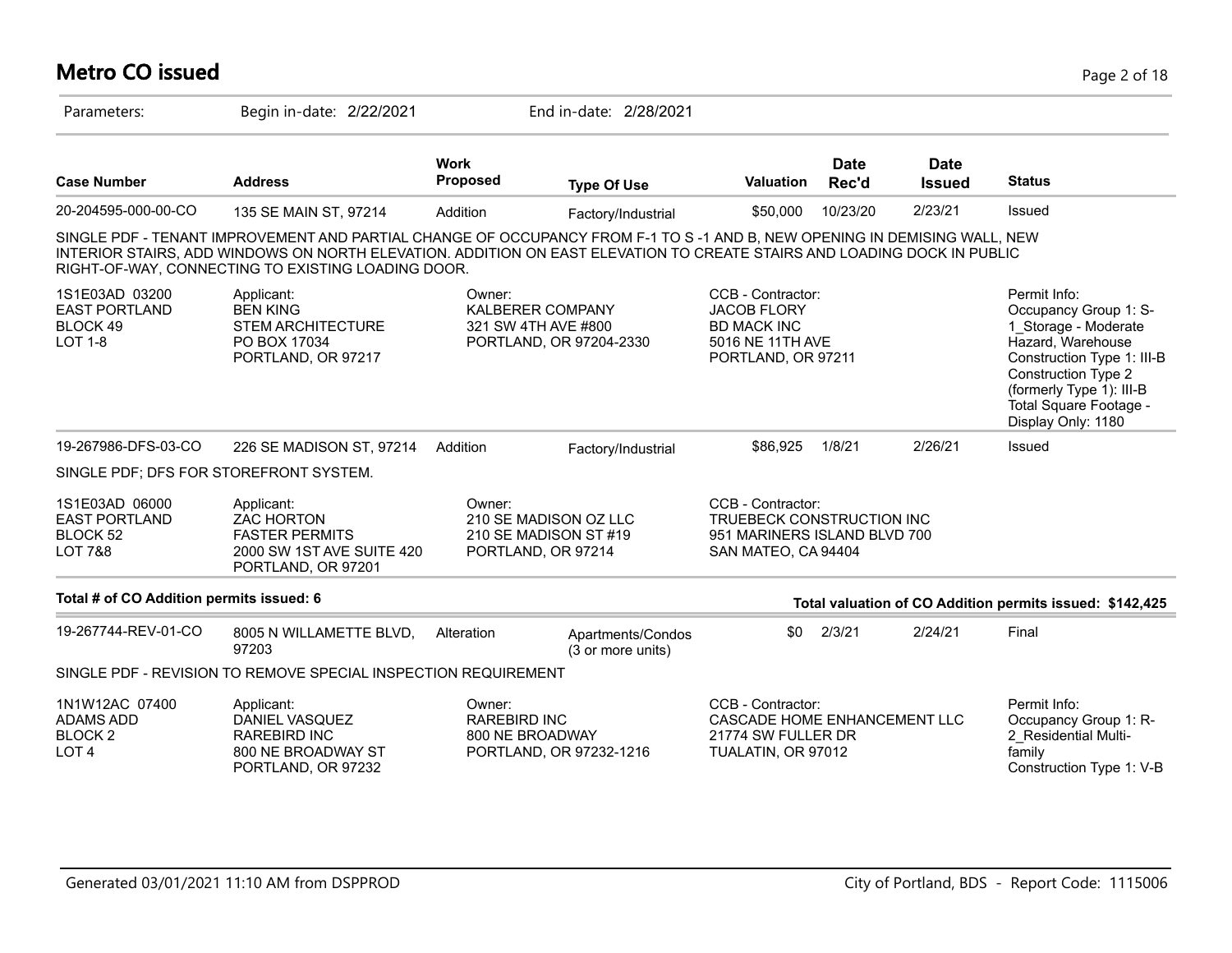#### **Metro CO issued** Page 3 of 18

| Parameters:                                                                                                            | Begin in-date: 2/22/2021                                                                                           |                                                                     | End in-date: 2/28/2021                                                                 |                                                                                                                                |                      |                              |                                                                                                                                                                 |
|------------------------------------------------------------------------------------------------------------------------|--------------------------------------------------------------------------------------------------------------------|---------------------------------------------------------------------|----------------------------------------------------------------------------------------|--------------------------------------------------------------------------------------------------------------------------------|----------------------|------------------------------|-----------------------------------------------------------------------------------------------------------------------------------------------------------------|
| <b>Case Number</b>                                                                                                     | <b>Address</b>                                                                                                     | <b>Work</b><br><b>Proposed</b>                                      | <b>Type Of Use</b>                                                                     | <b>Valuation</b>                                                                                                               | <b>Date</b><br>Rec'd | <b>Date</b><br><b>Issued</b> | <b>Status</b>                                                                                                                                                   |
| 20-215955-000-00-CO                                                                                                    | 1634 SE HAWTHORNE BLVD, Alteration<br>97214                                                                        |                                                                     | Apartments/Condos<br>(3 or more units)                                                 | \$10,000                                                                                                                       | 11/19/20             | 2/26/21                      | Issued                                                                                                                                                          |
|                                                                                                                        | SINGLE PDF - REPURPOSE EXISTING MAINTENANCE CLOSET INTO MAINTENANCE BATHROOM                                       |                                                                     |                                                                                        |                                                                                                                                |                      |                              |                                                                                                                                                                 |
| 1S1E02DB 11400<br><b>LADDS ADD</b><br>BLOCK 19<br>W 1/2 OF LOT 16 EXC PT<br>IN ST<br>E 37.5' OF LOT 19 EXC<br>PT IN ST | Applicant:<br><b>EMILY MORAN</b><br><b>CREATIVE CONTRACTING</b><br>25027 SE HIGHWAY 224<br><b>BORING, OR 97009</b> | Owner:<br>201 17TH ST NW #1700<br>ATLANTA, GA 30363                 | <b>GALLATIN HAWTHORNE LLC</b>                                                          | CCB - Contractor:<br><b>LINDSAY THORNTON</b><br><b>CREATIVE CONTRACTING INC</b><br>25027 SE HWY 224<br><b>BORING, OR 97009</b> |                      |                              | Permit Info:<br>Occupancy Group 1: R-<br>2 Residential Multi-<br>family<br>Construction Type 1: V-A<br><b>Construction Type 2</b><br>(formerly Type 1): V-A     |
| 19-225086-DFS-01-CO                                                                                                    | 929 SW SALMON ST, 97205                                                                                            | Alteration                                                          | Apartments/Condos<br>(3 or more units)                                                 | \$159,900                                                                                                                      | 11/30/20             | 2/22/21                      | Issued                                                                                                                                                          |
|                                                                                                                        | SINGLE PDF; DEFERRED SUBMITTAL FOR COREBRACE BUCKLING RESTRAINED BRACES (BRBS)                                     |                                                                     |                                                                                        |                                                                                                                                |                      |                              |                                                                                                                                                                 |
| 1S1E04AA 01600                                                                                                         | Applicant:<br><b>CLAYTON PARRISH</b><br><b>LORENTZ BRUUN</b><br><b>CONSTRUCTION</b><br>PORTLAND OR<br><b>USA</b>   | Owner:<br>FP <sub>2</sub> LP<br>135 SW ASH ST<br>PORTLAND, OR 97204 |                                                                                        | CCB - Contractor:<br>LORENTZ BRUUN CO INC<br>3611 SE 20TH AVE STE 300<br>PORTLAND, OR 97202                                    |                      |                              | Permit Info:<br>Occupancy Group 1: R-<br>2 Residential Multi-<br>family<br>Construction Type 1: III-B<br><b>Construction Type 2</b><br>(formerly Type 1): III-B |
| 19-198547-REV-02-CO                                                                                                    | 3461 SW BARBUR BLVD,<br>97239                                                                                      | Alteration                                                          | Apartments/Condos<br>(3 or more units)                                                 | \$0                                                                                                                            | 11/3/20              | 2/24/21                      | Issued                                                                                                                                                          |
|                                                                                                                        | SINGLE PDF - REVISION TO CHANGE DECK RAILING SYSTEM FROM GLASS TO PICKET RAILING. W/ 19-198561/69-REV-02-CO        |                                                                     |                                                                                        |                                                                                                                                |                      |                              |                                                                                                                                                                 |
| 1S1E10BC 80000<br><b>GENERAL COMMON</b><br><b>ELEMENTS</b>                                                             | Applicant:<br><b>MIKE MONTGOMERY</b><br><b>IBI BUILDING CONSULTANTS</b><br>15240 SE 82ND DRIVE                     | Owner:                                                              | ASSOCIATION OF UNIT OWNERS<br>OF LAIR HILL HEIGHTS CONDO<br>4380 S MACADAM AVE STE 295 | CCB - Contractor:<br><b>NICK PIATKOFF</b><br><b>I &amp; E CONSTRUCTION INC</b><br>27375 SW PARKWAY AVE                         |                      |                              |                                                                                                                                                                 |

PORTLAND, OR 97239-6436

WILSONVILLE, OR 97070

CLACKAMAS, OR 97015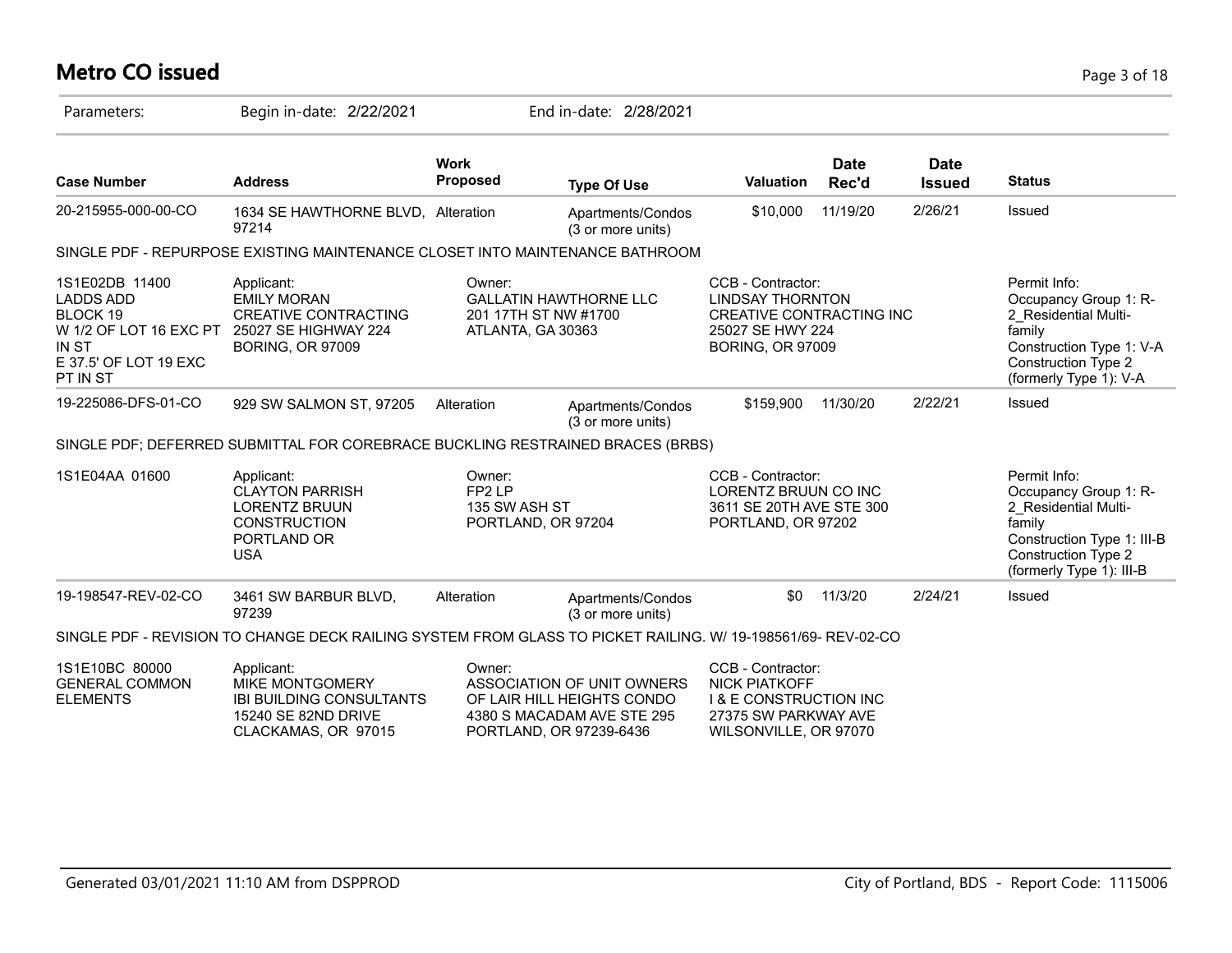# **Metro CO issued** Page 4 of 18

| Parameters:                                                                                                                   | Begin in-date: 2/22/2021                                                                                                                                                                                                              |                                                                     | End in-date: 2/28/2021                 |                                                                                                                                                |                      |                              |                                                                                                                                               |
|-------------------------------------------------------------------------------------------------------------------------------|---------------------------------------------------------------------------------------------------------------------------------------------------------------------------------------------------------------------------------------|---------------------------------------------------------------------|----------------------------------------|------------------------------------------------------------------------------------------------------------------------------------------------|----------------------|------------------------------|-----------------------------------------------------------------------------------------------------------------------------------------------|
| <b>Case Number</b>                                                                                                            | <b>Address</b>                                                                                                                                                                                                                        | <b>Work</b><br><b>Proposed</b>                                      | <b>Type Of Use</b>                     | <b>Valuation</b>                                                                                                                               | <b>Date</b><br>Rec'd | <b>Date</b><br><b>Issued</b> | <b>Status</b>                                                                                                                                 |
| 19-140279-REV-02-CO                                                                                                           | 4920 NE GLISAN ST, 97213                                                                                                                                                                                                              | Alteration                                                          | Apartments/Condos<br>(3 or more units) | \$20,000                                                                                                                                       | 11/3/20              | 2/23/21                      | Issued                                                                                                                                        |
|                                                                                                                               | SINGLE PDF - VALUE ADDED REVISION TO UPGRADE DECK HANDRAILS.                                                                                                                                                                          |                                                                     |                                        |                                                                                                                                                |                      |                              |                                                                                                                                               |
| 1N2E31CA 00500<br><b>CENTER ADD</b><br><b>BLOCK4</b><br>5-10 EXC PT IN ST<br>E 22.14' OF LOT 11 EXC<br>PT IN ST               | Applicant:<br><b>ERIN FORMBY</b><br><b>DCI ENGINEERS</b><br>921 SW WASHINGTON ST STE<br>560<br>PORTLAND OR 97205                                                                                                                      | Owner:<br>CATALINA AVALON LLC<br>PO BOX 13327<br>PORTLAND, OR 97213 |                                        | CCB - Contractor:<br><b>NICK HILL</b><br>D & R MASONRY RESTORATION INC<br>8890 SE MCLOUGHLIN BLVD<br>MILWAUKIE, OR 97222                       |                      |                              |                                                                                                                                               |
| 20-190930-000-00-CO                                                                                                           | 5716 SE 92ND AVE, 97266                                                                                                                                                                                                               | Alteration                                                          | Assembly                               | \$175,120                                                                                                                                      | 10/19/20             | 2/24/21                      | Issued                                                                                                                                        |
|                                                                                                                               | SINGLE PDF - TI ON 1ST AND 2ND FLOORS, PARTIAL CHANGE OF OCCUPANCY ON 1ST FLOOR FROM S-1 TO A-2, PARTIAL CHANGE OF<br>OCCUPANCY ON 2ND FLOOR FROM M TO A-2 AND B. DEMO INTERIOR WALLS, NEW WALLS TO CREATE RESTROOMS, FOOD POD AREAS. |                                                                     |                                        |                                                                                                                                                |                      |                              |                                                                                                                                               |
| 1S2E16DB 07300<br><b>CLEMSON ADD</b><br><b>BLOCK 2 TL 7300</b><br><b>ENTERPISE ZONE</b><br>POTENTIAL ADDITIONAL<br><b>TAX</b> | Applicant:<br><b>MICHELLE JERESEK</b><br><b>IVON STREET STUDIO</b><br>1028 SE WATER AVE #260<br>PORTLAND, OR 97214                                                                                                                    | Owner:<br>412 NW 5TH AVE #200<br>PORTLAND, OR 97209                 | <b>GENERATION PARTNERS LLC</b>         | CCB - Contractor:<br>PACIFICAP CONSTRUCTION LLC<br>412 NW 5TH AVE SUITE 200<br>PORTLAND, OR 97209                                              |                      |                              | Permit Info:<br>Occupancy Group 1: A-<br>2 Restaurant<br>Construction Type 1: III-B<br><b>Construction Type 2</b><br>(formerly Type 1): III-B |
| 19-130166-DFS-02-CO                                                                                                           | 538 SE ASH ST, 97214                                                                                                                                                                                                                  | Alteration                                                          | Assembly                               | \$10,000                                                                                                                                       | 2/26/20              | 2/22/21                      | Issued                                                                                                                                        |
| DFS FOR STOREFRONT ENGINEERING CALC.                                                                                          |                                                                                                                                                                                                                                       |                                                                     |                                        |                                                                                                                                                |                      |                              |                                                                                                                                               |
| 1N1E35CC 06600<br><b>EAST PORTLAND</b><br>BLOCK 119<br>E 1/2 OF LOT 7&8                                                       | Applicant:<br><b>BRIAN MELTON</b><br>DILORETO ARCHITECTURE<br>200 NE 20TH AVE STE 200<br>PORTLAND, OR 97232                                                                                                                           | Owner:<br><b>TVOA LLC</b><br>PO BOX 12145<br>PORTLAND, OR 97212     |                                        | CCB - Contractor:<br>ROLLAND WALTERS<br><b>BULLDOG MECHANICAL &amp; REMODELING</b><br><b>INC</b><br>3307 NE 39TH STREET<br>VANCOUVER, WA 98661 |                      |                              |                                                                                                                                               |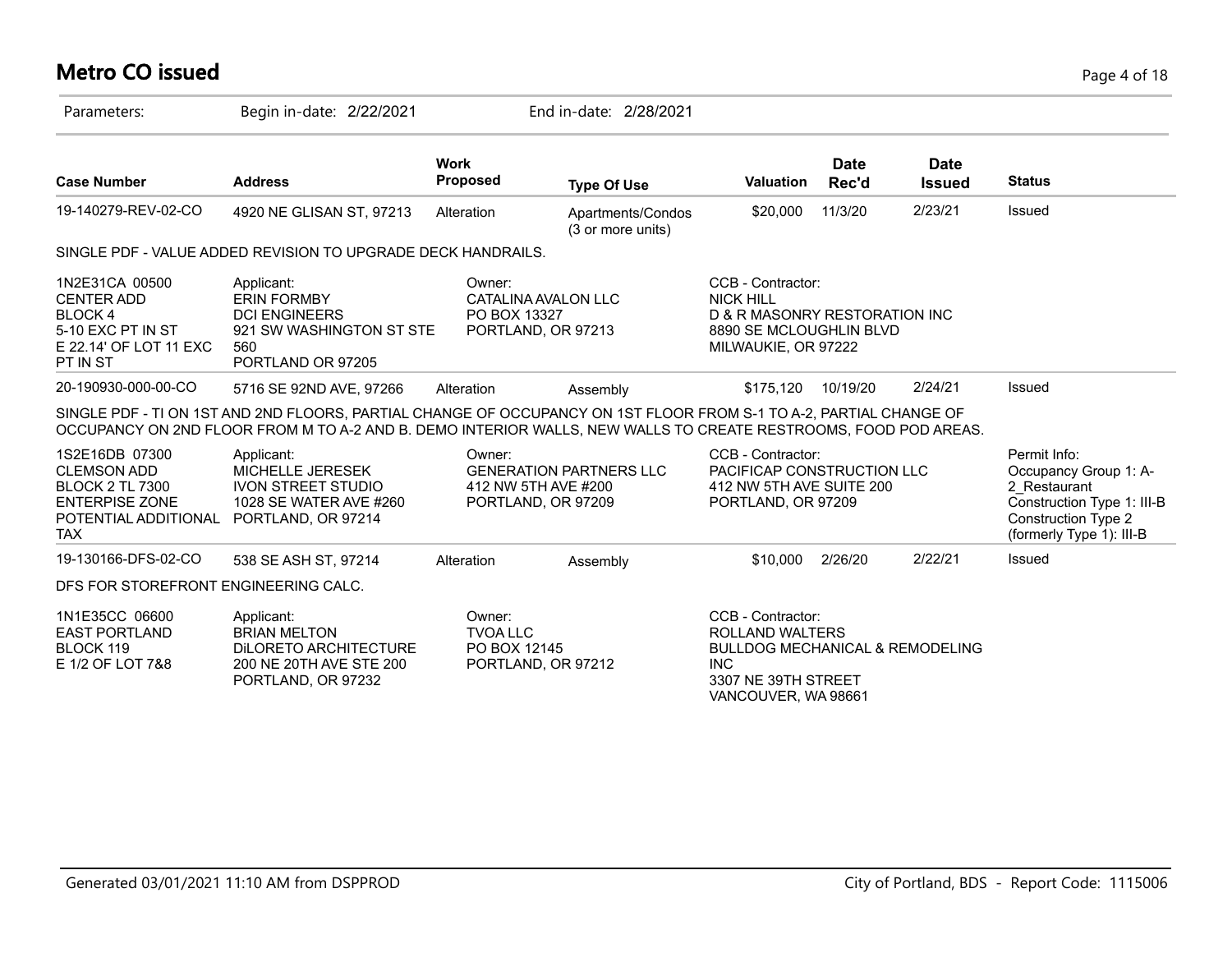#### **Metro CO issued** Page 5 of 18

| Parameters:                                               | Begin in-date: 2/22/2021                                                                                                 |                                | End in-date: 2/28/2021                                                                 |                                                                                                                |                      |                              |                                                                                                         |
|-----------------------------------------------------------|--------------------------------------------------------------------------------------------------------------------------|--------------------------------|----------------------------------------------------------------------------------------|----------------------------------------------------------------------------------------------------------------|----------------------|------------------------------|---------------------------------------------------------------------------------------------------------|
| <b>Case Number</b>                                        | <b>Address</b>                                                                                                           | <b>Work</b><br><b>Proposed</b> | <b>Type Of Use</b>                                                                     | <b>Valuation</b>                                                                                               | <b>Date</b><br>Rec'd | <b>Date</b><br><b>Issued</b> | <b>Status</b>                                                                                           |
| 19-183522-DFS-01-CO                                       | 12017 NE GLISAN ST, 97220                                                                                                | Alteration                     | Assembly                                                                               | \$900                                                                                                          | 1/7/21               | 2/26/21                      | Issued                                                                                                  |
|                                                           | SINGLE PDF - DFS FOR 3 METAL CANOPIES. SIGNS ARE A SEPARATE PERMIT.                                                      |                                |                                                                                        |                                                                                                                |                      |                              |                                                                                                         |
| 1N2E34AD 01200<br><b>HAZELWOOD</b><br>LOT 8 TL 1200       | Applicant:<br><b>Elizabeth Ninaise</b><br>SignCraft Premier Identity<br>Solutions, Inc.<br>PORTLAND OR<br><b>USA</b>     | Owner:<br>840 CONGER ST        | <b>WEBER COASTAL BELLS LP</b><br><b>EUGENE, OR 97402</b>                               | CCB - Contractor:<br>SIGNCRAFT PREMIER IDENTITY<br>SOLUTIONS LLC<br><b>20 ROYAL OAKS</b><br>ROSEBURG, OR 97470 |                      |                              | Permit Info:<br>Occupancy Group 1: A-<br>2 Restaurant<br>Construction Type 1: V-B                       |
| 20-221179-000-00-CO                                       | 4224 NE HALSEY ST, 97213                                                                                                 | Alteration                     | <b>Business</b>                                                                        | \$206,825                                                                                                      | 12/4/20              | 2/24/21                      | Issued                                                                                                  |
| NEW FINISHED THROUGHOUT FOR UNIT 330.                     | SINGLE PDF: TI FOR EXISTING TENANT. INCLUDES DEMO AND ADD PARTITION WALLS TO ADD ACCESSIBLE RESTROOM AND NEW EXAM ROOMS. |                                |                                                                                        |                                                                                                                |                      |                              |                                                                                                         |
| 1N2E31BB 04002<br>PARTITION PLAT 2016-87<br>LOT 1 TL 4002 | Applicant:<br>MICHAEL PARSHALL<br><b>WOODBLOCK ARCHITECTURE</b><br>827 SW 2ND AVE #300<br>PORTLAND OR 97204              | Owner:<br><b>LLC</b>           | HOLLYWOOD STATION PARTNERS CHAD ELLIOT<br>1847 CENTINELA AVE<br>SANTA MONICA, CA 90404 | CCB - Contractor:<br>RICH DUNCAN CONSTRUCTION INC<br>2295 RURAL AVE SE<br><b>SALEM, OR 97302</b>               |                      |                              | Permit Info:<br>Occupancy Group 1:<br>B Bank, Off., Med.Off.,<br>Pub.Bldg.<br>Construction Type 1: II-B |
| 19-211563-REV-01-CO                                       | 750 SE 122ND AVE, 97233                                                                                                  | Alteration                     | <b>Business</b>                                                                        | \$150,000                                                                                                      | 11/4/20              | 2/23/21                      | Issued                                                                                                  |
|                                                           | SINGLE PDF - VALUE ADDED REVISION TO RENOVATE BREAK ROOM AND RESTROOMS IN EXISTING TOYOTA AUTOMOTIVE DEALERSHIP.         |                                |                                                                                        |                                                                                                                |                      |                              |                                                                                                         |
| 1S2E02BB 01600<br>SECTION 02 1S 2E<br>TL 1600 6.80 ACRES  | Applicant:<br><b>ERIN UPHAM</b><br>AXIS DESIGN GROUP<br>11104 SE STARK ST                                                | Owner:                         | <b>TOMA PROPERTIES LLC</b><br>25300 SW PARKWAY AVE<br>WILSONVILLE, OR 97070            | CCB - Contractor:<br>WALEN CONSTRUCTION LLC<br>PO BOX 2267<br>WILSONVILLE, OR 97070                            |                      |                              |                                                                                                         |

PORTLAND OR 97216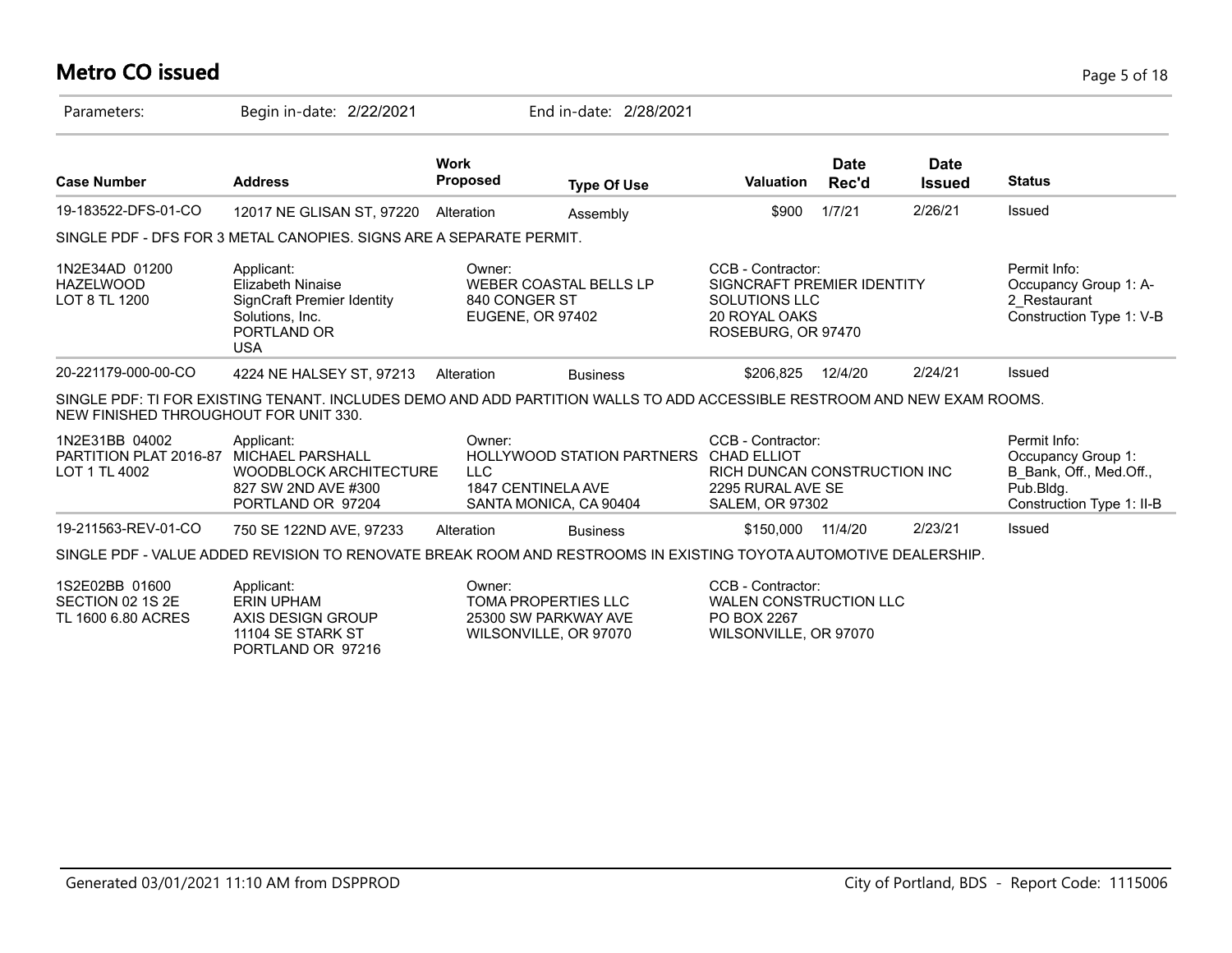# **Metro CO issued** Page 6 of 18

| Parameters:                                                                                                             | Begin in-date: 2/22/2021                                                                                        |                                 | End in-date: 2/28/2021                         |                                                                                                                           |                      |                              |                                                                                                         |
|-------------------------------------------------------------------------------------------------------------------------|-----------------------------------------------------------------------------------------------------------------|---------------------------------|------------------------------------------------|---------------------------------------------------------------------------------------------------------------------------|----------------------|------------------------------|---------------------------------------------------------------------------------------------------------|
| <b>Case Number</b>                                                                                                      | <b>Address</b>                                                                                                  | <b>Work</b><br><b>Proposed</b>  | <b>Type Of Use</b>                             | <b>Valuation</b>                                                                                                          | <b>Date</b><br>Rec'd | <b>Date</b><br><b>Issued</b> | <b>Status</b>                                                                                           |
| 20-189739-000-00-CO                                                                                                     | 3620 SE POWELL BLVD,<br>97202                                                                                   | Alteration                      | <b>Business</b>                                | \$115,000                                                                                                                 | 10/1/20              | 2/23/21                      | Issued                                                                                                  |
|                                                                                                                         | SINGLE PDF - TI FOR SUITES 100 AND 101, NEW INTERIOR WALLS TO CREATE OFFICES AND BATHROOMS.                     |                                 |                                                |                                                                                                                           |                      |                              |                                                                                                         |
| 1S1E12DA 00800<br>39TH ST ADD<br>BLOCK <sub>3</sub><br>LOT 2-5 TL 800                                                   | Permit Info:<br>Occupancy Group 1:<br>B Bank, Off., Med.Off.,<br>Pub.Bldg.<br>Construction Type 1: V-B          |                                 |                                                |                                                                                                                           |                      |                              |                                                                                                         |
| 20-187356-REV-01-CO                                                                                                     | 2460 NW 24TH AVE, 97210                                                                                         | Alteration                      | <b>Business</b>                                | \$0                                                                                                                       | 1/28/21              | 2/24/21                      | Issued                                                                                                  |
|                                                                                                                         | SINGLE PDF - REVISION TO REFLECT FRAMING CONDITIONS ENCOUNTERED IN FIELD AT LOCATION OF VEHICLE IMPACT DAMAGE   |                                 |                                                |                                                                                                                           |                      |                              |                                                                                                         |
| 1N1E28CB 00500<br><b>SHERLOCKS ADD</b><br>BLOCK <sub>21</sub><br>INC STRIP W OF & ADJ<br>LOT 3&6&7<br>LOT <sub>10</sub> | Applicant:<br><b>JEFF LEWIS</b><br><b>WEST COAST FORENSICS</b><br>3835 SW KELLY AVE<br>PORTLAND, OR 97239       | Owner:<br><b>JOHN ROSENFELD</b> | 415 SW EDGECLIFF RD<br>PORTLAND, OR 97219-8510 | CCB - Contractor:<br><b>JOSH SMITH</b><br>STANLEY C KENNEDY ENTERPRISES INC<br>13909 NE AIRPORT WAY<br>PORTLAND, OR 97230 |                      |                              |                                                                                                         |
| 20-134204-REV-04-CO                                                                                                     | 7150 NE AIRPORT WAY,<br>97218                                                                                   | Alteration                      | <b>Business</b>                                | \$0                                                                                                                       | 2/18/21              | 2/25/21                      | Issued                                                                                                  |
|                                                                                                                         | PDX - PACR - RCC - REV-04 to DFS-07 - Revision to size of through bolt and associated calculations              |                                 |                                                |                                                                                                                           |                      |                              |                                                                                                         |
| 1N2E08<br>00300                                                                                                         | Applicant:<br><b>AUSTIN CHEADLE</b><br><b>FASTER PERMITS</b><br>2000 SW 1ST AVE SUITE 420<br>PORTLAND, OR 97201 | Owner:<br>PO BOX 3529           | PORT OF PORTLAND<br>PORTLAND, OR 97208-3529    | CCB - Contractor:<br>JE DUNN CONSTRUCTION COMPANY<br>1001 LOCUST<br>KANSAS CITY, MO 64106                                 |                      |                              | Permit Info:<br>Occupancy Group 1:<br>B_Bank, Off., Med.Off.,<br>Pub.Bldg.<br>Construction Type 1: II-B |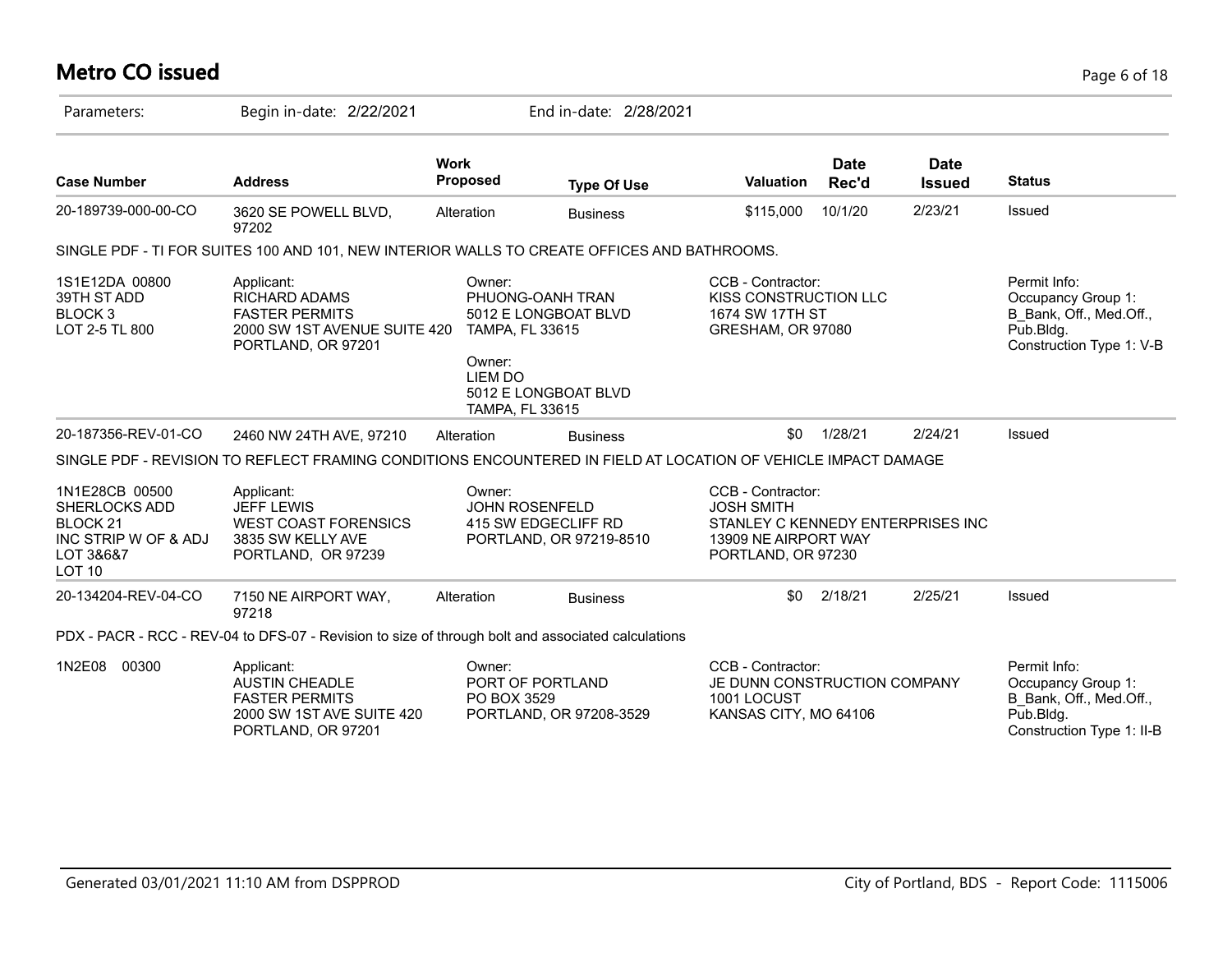## **Metro CO issued** Page 7 of 18

| Parameters:                                                                                                  | Begin in-date: 2/22/2021                                                                                                    |                                | End in-date: 2/28/2021                                                                                |                                                                                                              |                      |                              |                                                                                                          |
|--------------------------------------------------------------------------------------------------------------|-----------------------------------------------------------------------------------------------------------------------------|--------------------------------|-------------------------------------------------------------------------------------------------------|--------------------------------------------------------------------------------------------------------------|----------------------|------------------------------|----------------------------------------------------------------------------------------------------------|
| <b>Case Number</b>                                                                                           | <b>Address</b>                                                                                                              | <b>Work</b><br><b>Proposed</b> | <b>Type Of Use</b>                                                                                    | <b>Valuation</b>                                                                                             | <b>Date</b><br>Rec'd | <b>Date</b><br><b>Issued</b> | <b>Status</b>                                                                                            |
| 20-171533-000-00-CO                                                                                          | 2612 NW VAUGHN ST, 97210 Alteration                                                                                         |                                | <b>Business</b>                                                                                       | \$123,760                                                                                                    | 7/30/20              | 2/22/21                      | <b>Issued</b>                                                                                            |
|                                                                                                              | SINGLE PDF - TI FOR (2) NEW TENANTS, RESTAURANT AND BAR. NEW INTERIOR WALLS TO CREATE OFFICE, WALK-IN COOLER, KITCHEN AREA. |                                |                                                                                                       |                                                                                                              |                      |                              |                                                                                                          |
| 1N1E29DD 03200                                                                                               | Applicant:<br><b>MIKE COYLE</b><br><b>FASTER PERMITS</b><br>2000 SW 1ST AVE, STE 420<br>PORTLAND, OR 97201                  | Owner:                         | CONSTANCE RENEE ORLANDO IRA WHITE DOG CONSTRUCTION INC<br>12735 NW SKYLINE BLVD<br>PORTLAND, OR 97231 | CCB - Contractor:<br>1225 NE RUSSET ST<br>PORTLAND, OR 97211                                                 |                      |                              | Permit Info:<br>Occupancy Group 1:<br>B_Bank, Off., Med.Off.,<br>Pub.Bldg.<br>Construction Type 1: V-B   |
| 19-258524-DFS-01-CO                                                                                          | 3903 S KELLY AVE, 97239                                                                                                     | Alteration                     | <b>Business</b>                                                                                       | \$5.400                                                                                                      | 12/11/20             | 2/25/21                      | Under Inspection                                                                                         |
|                                                                                                              | SINGLE PDF; DEFERRED SUBMITTAL FOR STEEL GUARD RAILS                                                                        |                                |                                                                                                       |                                                                                                              |                      |                              |                                                                                                          |
| 1S1E10CA 03800<br><b>CARUTHERS ADD</b><br>BLOCK 178<br>LOT 1-3 TL 3800                                       | Applicant:<br>Sam Driver<br>Lorentz Bruun<br>3611 SE 20th Avenue<br>Portland, OR 97202                                      | Owner:<br>3903 S KELLY AVE     | KELLY STREET HOLDINGS LLC<br>PORTLAND, OR 97239-4393                                                  | CCB - Contractor:<br>LORENTZ BRUUN CO INC<br>3611 SE 20TH AVE STE 300<br>PORTLAND, OR 97202                  |                      |                              | Permit Info:<br>Occupancy Group 1:<br>B Bank, Off., Med.Off.,<br>Pub.Bldg.<br>Construction Type 1: V-A   |
| 19-252870-DFS-02-CO                                                                                          | 710 NE HOLLADAY ST, 97232 Alteration                                                                                        |                                | <b>Business</b>                                                                                       | \$21,400                                                                                                     | 2/4/21               | 2/22/21                      | <b>Issued</b>                                                                                            |
|                                                                                                              | SINGLE PDF; DEFERRED SUBMITTAL FOR SKYLIGHTS                                                                                |                                |                                                                                                       |                                                                                                              |                      |                              |                                                                                                          |
| 1N1E35BC 00200<br><b>HOLLADAYS ADD</b><br>BLOCK 91&102 TL 200<br>DEFERRED ADDITIONAL<br><b>TAX LIABILITY</b> | Applicant:<br>NATHAN CLARK<br><b>SWINERTON</b><br>PORTLAND OR<br><b>USA</b>                                                 | Owner:                         | AAT LLOYD DISTRICT LLC<br>11455 EL CAMINO REAL #200<br>SAN DIEGO, CA 92130-2047                       | CCB - Contractor:<br>SWINERTON BUILDERS INC<br>2001 CLAYTON ROAD 7TH FLOOR LEGAL<br>CONCORD, CA 94520        |                      |                              | Permit Info:<br>Occupancy Group 1:<br>B Bank, Off., Med.Off.,<br>Pub.Bldg.<br>Construction Type 1: III-B |
| 19-252870-DFS-01-CO                                                                                          | 710 NE HOLLADAY ST, 97232 Alteration                                                                                        |                                | <b>Business</b>                                                                                       | \$8,500                                                                                                      | 2/19/21              | 2/28/21                      | Issued                                                                                                   |
|                                                                                                              | SINGLE PDF; DEFERRED SUBMITTAL FOR INTUMESCENT PAINT                                                                        |                                |                                                                                                       |                                                                                                              |                      |                              |                                                                                                          |
| 1N1E35BC 00200<br><b>HOLLADAYS ADD</b><br>BLOCK 91&102 TL 200<br>DEFERRED ADDITIONAL<br><b>TAX LIABILITY</b> | Applicant:<br><b>NATHAN CLARK</b><br><b>SWINERTON</b><br>PORTLAND OR<br><b>USA</b>                                          | Owner:                         | AAT LLOYD DISTRICT LLC<br>11455 EL CAMINO REAL #200<br>SAN DIEGO, CA 92130-2047                       | CCB - Contractor:<br><b>SWINERTON BUILDERS INC</b><br>2001 CLAYTON ROAD 7TH FLOOR LEGAL<br>CONCORD, CA 94520 |                      |                              |                                                                                                          |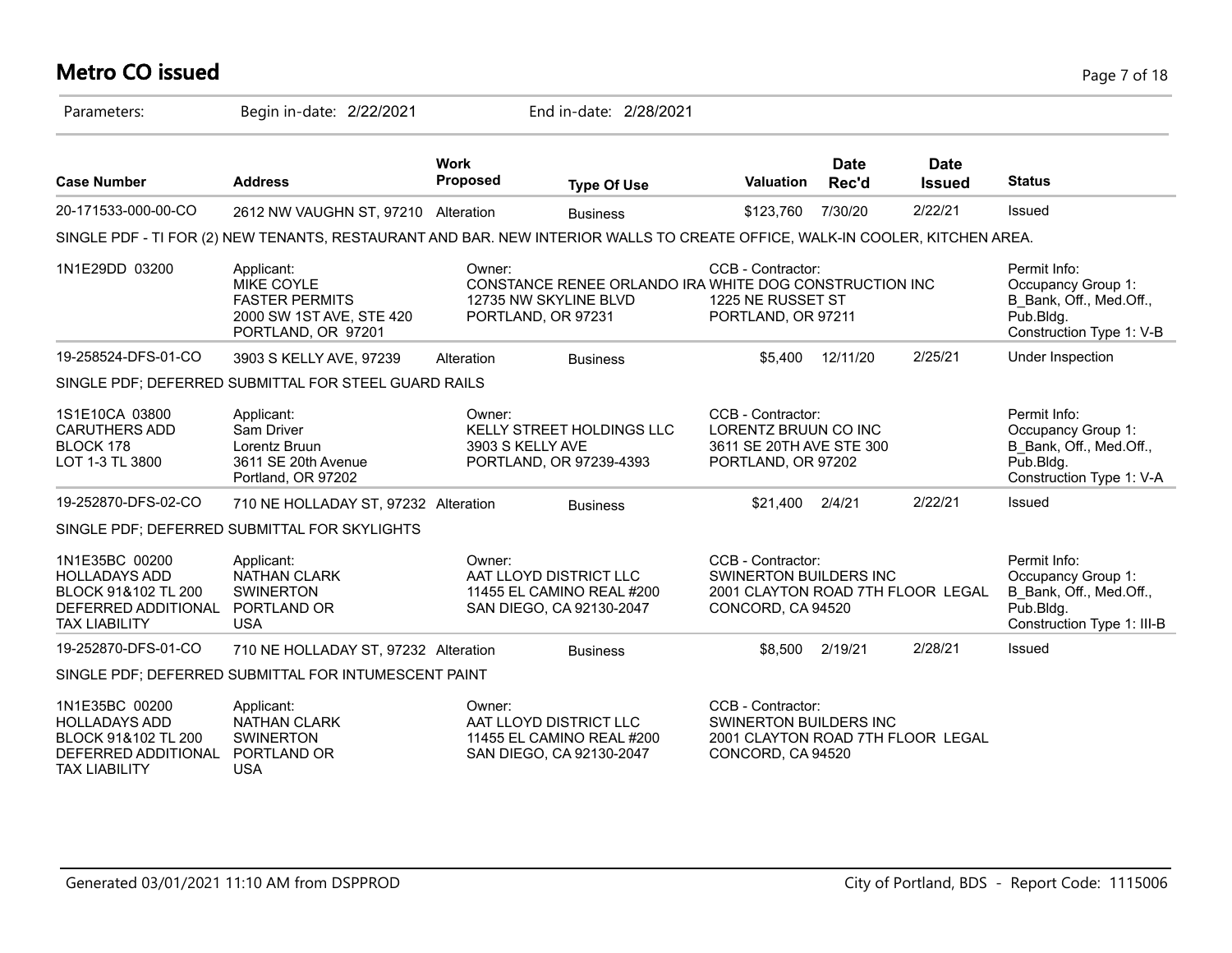## **Metro CO issued** Page 8 of 18

| Parameters:                                                                                                                                              | Begin in-date: 2/22/2021                                                                                                                                                          |                               | End in-date: 2/28/2021                                               |                                                                                                                                                                  |                      |                              |                                                                                                         |
|----------------------------------------------------------------------------------------------------------------------------------------------------------|-----------------------------------------------------------------------------------------------------------------------------------------------------------------------------------|-------------------------------|----------------------------------------------------------------------|------------------------------------------------------------------------------------------------------------------------------------------------------------------|----------------------|------------------------------|---------------------------------------------------------------------------------------------------------|
| <b>Case Number</b>                                                                                                                                       | <b>Address</b>                                                                                                                                                                    | <b>Work</b><br>Proposed       | <b>Type Of Use</b>                                                   | Valuation                                                                                                                                                        | <b>Date</b><br>Rec'd | <b>Date</b><br><b>Issued</b> | <b>Status</b>                                                                                           |
| 21-005314-000-00-CO                                                                                                                                      | 8650 NE 47TH AVE, 97218                                                                                                                                                           | Alteration                    | <b>Business</b>                                                      | \$20,000                                                                                                                                                         | 1/21/21              | 2/25/21                      | Issued                                                                                                  |
|                                                                                                                                                          | SINGLE PDF - TI FOR EXISTING TENANT; NO CHANGE OF OCCUPANCY; ENLARGE WATER HEATER CLOSET TO ACCOMODATE NEW UV SYSTEM                                                              |                               |                                                                      |                                                                                                                                                                  |                      |                              |                                                                                                         |
| 1N2E07 00300<br>SECTION 07 1N 2E<br>TL 300 1.50 ACRES                                                                                                    | Applicant:<br><b>MACK PARNELL</b><br>PMB 130 11918 SE DIVISION ST.<br>PORTLAND, OR 97266-1037                                                                                     | Owner:<br>PO BOX 3529         | PORT OF PORTLAND<br>PORTLAND, OR 97208-3529                          | CCB - Contractor:<br>METAL ACOUSTIC COMMERCIAL KRAFT<br><b>LLC</b><br>PMB 130 11918 SE DIVISION ST<br>PORTLAND, OR 97266-1037                                    |                      |                              |                                                                                                         |
| 20-228281-000-00-CO                                                                                                                                      | 9820 NE CASCADES PKY                                                                                                                                                              | Alteration                    | <b>Business</b>                                                      | \$80,000                                                                                                                                                         | 1/11/21              | 2/23/21                      | Issued                                                                                                  |
|                                                                                                                                                          | SINGLE PDF - TENANT IMPROVEMENT ON GROUND FLOOR, REMOVE WALL SECTION BETWEEN CLEAN WORK ROOM AND SOILED WORK ROOM.<br>REMODEL BOTH ROOMS, CHANGE LAYOUT OF CABINETS AND COUNTERS. |                               |                                                                      |                                                                                                                                                                  |                      |                              |                                                                                                         |
| 1N2E16 00123                                                                                                                                             | Applicant:<br><b>JANA TRIPLETT</b><br><b>GASTINGER WALKER &amp;</b><br>817 WYANDOTTE ST<br>KANSAS CITY, MO 64105                                                                  | Owner:<br>CHICAGO, IL 60603   | PORT OF PORTLAND<br>20 SOUTH CLARK #3000                             | CCB - Contractor:<br><b>MACKENZIE THAMES</b><br>TEAM CONSTRUCTION LLC A LIMITED<br>LIABILITY COMPANY OF WASHINGTON<br>6701 NE 42ND STREET<br>VANCOUVER, WA 98661 |                      |                              | Permit Info:<br>Occupancy Group 1:<br>B Bank, Off., Med.Off.,<br>Pub.Bldg.<br>Construction Type 1: II-B |
| 18-282320-REV-01-CO                                                                                                                                      | 5842 SE FOSTER RD, 97206 Alteration                                                                                                                                               |                               | <b>Business</b>                                                      | \$50,000 9/14/20                                                                                                                                                 |                      | 2/26/21                      | Issued                                                                                                  |
| INSPECTOR.                                                                                                                                               | SINGLE PDF - VALUE ADDED REVISION TO INSTALL NEW ROOF OVER 2-STORY PORTION OF BUILDING, AND STRUCTURAL UPGRADES NOTED BY                                                          |                               |                                                                      |                                                                                                                                                                  |                      |                              |                                                                                                         |
| 1S2E07DD 15100<br><b>MYRTLE PK</b><br><b>BLOCK1</b><br>FRAC LOT 15                                                                                       | Applicant:<br>NICHOLAS PAPAEFTHIMIOU<br>8535 SE 9TH AVE<br>PORTLAND OR 97202                                                                                                      | Owner:<br><b>MAZEN KHOURY</b> | 1920 SW RIVER DR #E703<br>PORTLAND, OR 97201                         | CCB - Contractor:<br><b>INFILL PDX LLC</b><br>8535 SE 9TH AVE<br>PORTLAND, OR 97202                                                                              |                      |                              |                                                                                                         |
| 19-267992-DFS-03-CO                                                                                                                                      | 210 SE MADISON ST, 97214                                                                                                                                                          | Alteration                    | Factory/Industrial                                                   | \$86,900                                                                                                                                                         | 1/8/21               | 2/26/21                      | Issued                                                                                                  |
| SINGLE PDF - DFS FOR STOREFRONT SYSTEM.                                                                                                                  |                                                                                                                                                                                   |                               |                                                                      |                                                                                                                                                                  |                      |                              |                                                                                                         |
| 1S1E03AD 06200<br><b>EAST PORTLAND</b><br>BLOCK 52<br><b>LOT 1-3</b><br>LOT 4 EXC PT IN ST,<br>LAND & IMPS SEE<br>R149953 (R226503131)<br>FOR OTHER IMPS | Applicant:<br>ZAC HORTON<br><b>FASTER PERMITS</b><br>2000 SW 1ST AVE SUITE 420<br>PORTLAND, OR 97201                                                                              | Owner:                        | 210 SE MADISON OZ LLC<br>210 SE MADISON ST #19<br>PORTLAND, OR 97214 | CCB - Contractor:<br>TRUEBECK CONSTRUCTION INC<br>951 MARINERS ISLAND BLVD 700<br>SAN MATEO, CA 94404                                                            |                      |                              |                                                                                                         |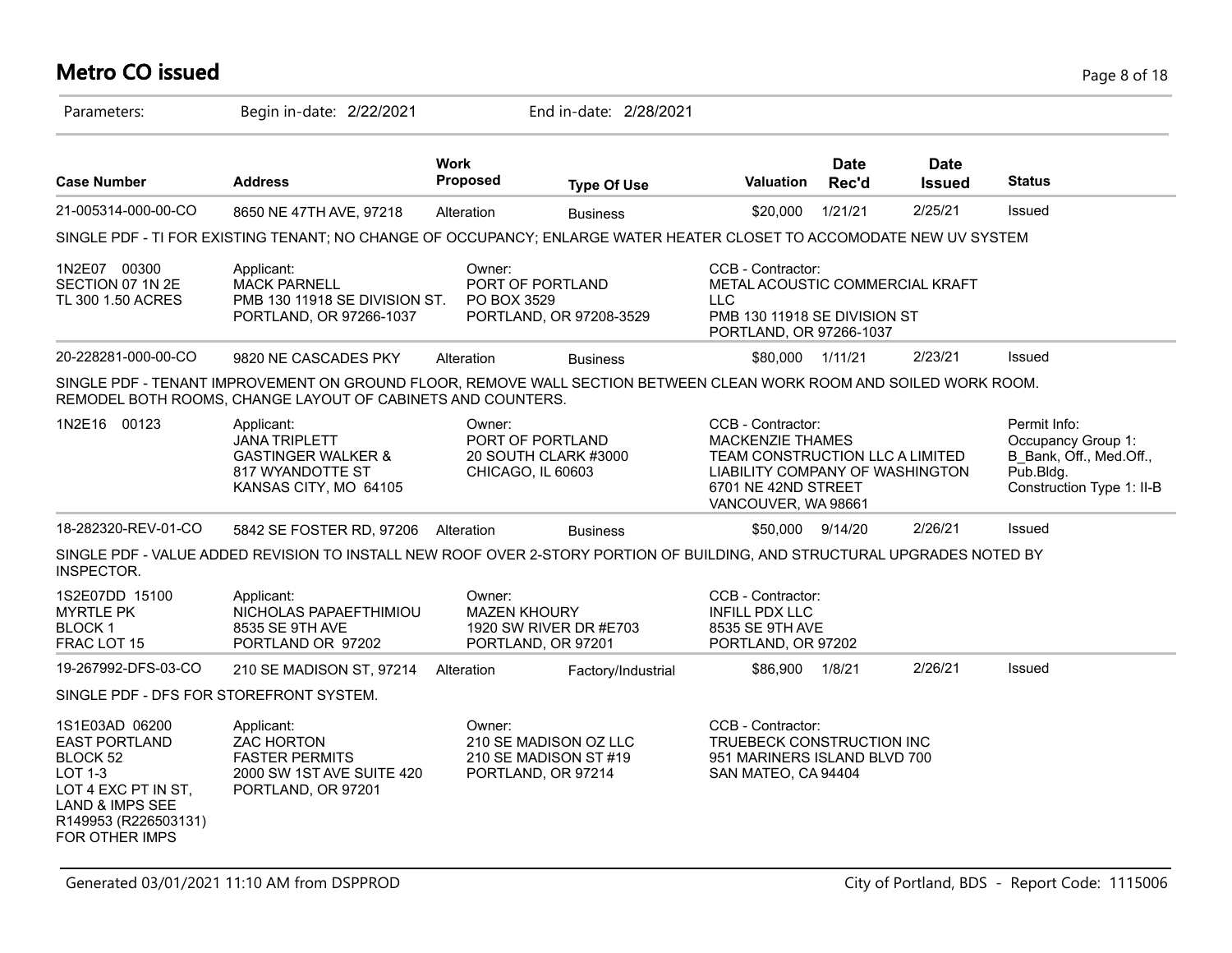#### **Metro CO issued** Page 9 of 18 Parameters: Begin in-date: 2/22/2021 End in-date: 2/28/2021 **Work Case Number Address Proposed Type Of Use Valuation Status Date Rec'd Date Issued** 20-207308-REV-01-CO 12785 NE WHITAKER WAY, 97230 Alteration Factory/Industrial \$1,000 2/2/21 2/24/21 Issued SINGLE PDF - VALUE-ADDED REVISION TO CREATE BOILER ROOM CEILING AT 8' ABOVE FINISHED FLOOR, AS OPPOSED TO RUNNING IT TO ROOF. CONSTRUCT BOILER ROOM PER 509.4 FIRE/SMOKE REQUIREMENTS AND ELIMINATE NON-REQUIRED FIRE-RATED CONSTRUCTION. SEE NARRATIVE FOR DETAILS. 1N2E23BA 00500 SPACE INDUSTRIAL PK BLOCK 3 LOT 2 TL 500 CCB - Contractor: TRUE BLUE CONSTRUCTION INC 307 SE 30TH AVE PORTLAND, OR 97214 Owner: HONEY I I C 21400 SE TILLSTROM RD DAMASCUS, OR 97089-6026 Applicant: JEREMY SPURGIN OUTSIDE ARCHITECTURE 522 N THOMPSON ST PORTLAND, OR 97227 19-140299-DFS-10-CO 7000 NE AIRPORT WAY, 97218 Alteration Institutional \$50,000 2/17/21 2/26/21 Issued PDX AIRPORT - CONCOURSE B - DFS 10 - Fall protection 1N2E08B 00400 SECTION 08 1N 2E TL 400 7.39 ACRES SEE SUB ACCOUNT R705697 (R\_\_\_\_\_\_\_ -  $\qquad \qquad$ CCB - Contractor: HOFFMAN SKANSKA LLC 389 INTERPACE PARKWAY 5TH FLOOR PARSIPPANY, NJ 07054 Owner: PORT OF PORTLAND PO BOX 3529 PORTLAND, OR 97208-3529 Applicant: Mike Coyle Faster Permits 2000 SW 1st Avenue, Suite 420 Portland, OR 97201 19-140299-DFS-08-CO 7000 NE AIRPORT WAY, 97218 Alteration Institutional \$275,000 2/18/21 2/24/21 Issued PDX AIRPORT - CONCOURSE B - DFS 08 - Apron lighting - light pole structures and foundations 1N2E08B 00400 SECTION 08 1N 2E TL 400 7.39 ACRES SEE SUB ACCOUNT R705697 (R\_\_\_\_\_\_\_ -  $\qquad \qquad$ Permit Info: Occupancy Group 1: A-2 Nightclub Construction Type 1: I-A Construction Type 2 (formerly Type 1): I-A CCB - Contractor: HOFFMAN SKANSKA LLC 389 INTERPACE PARKWAY 5TH FLOOR PARSIPPANY, NJ 07054 Owner: PORT OF PORTLAND PO BOX 3529 PORTLAND, OR 97208-3529 Applicant: Mike Coyle Faster Permits 2000 SW 1st Avenue, Suite 420 Portland, OR 97201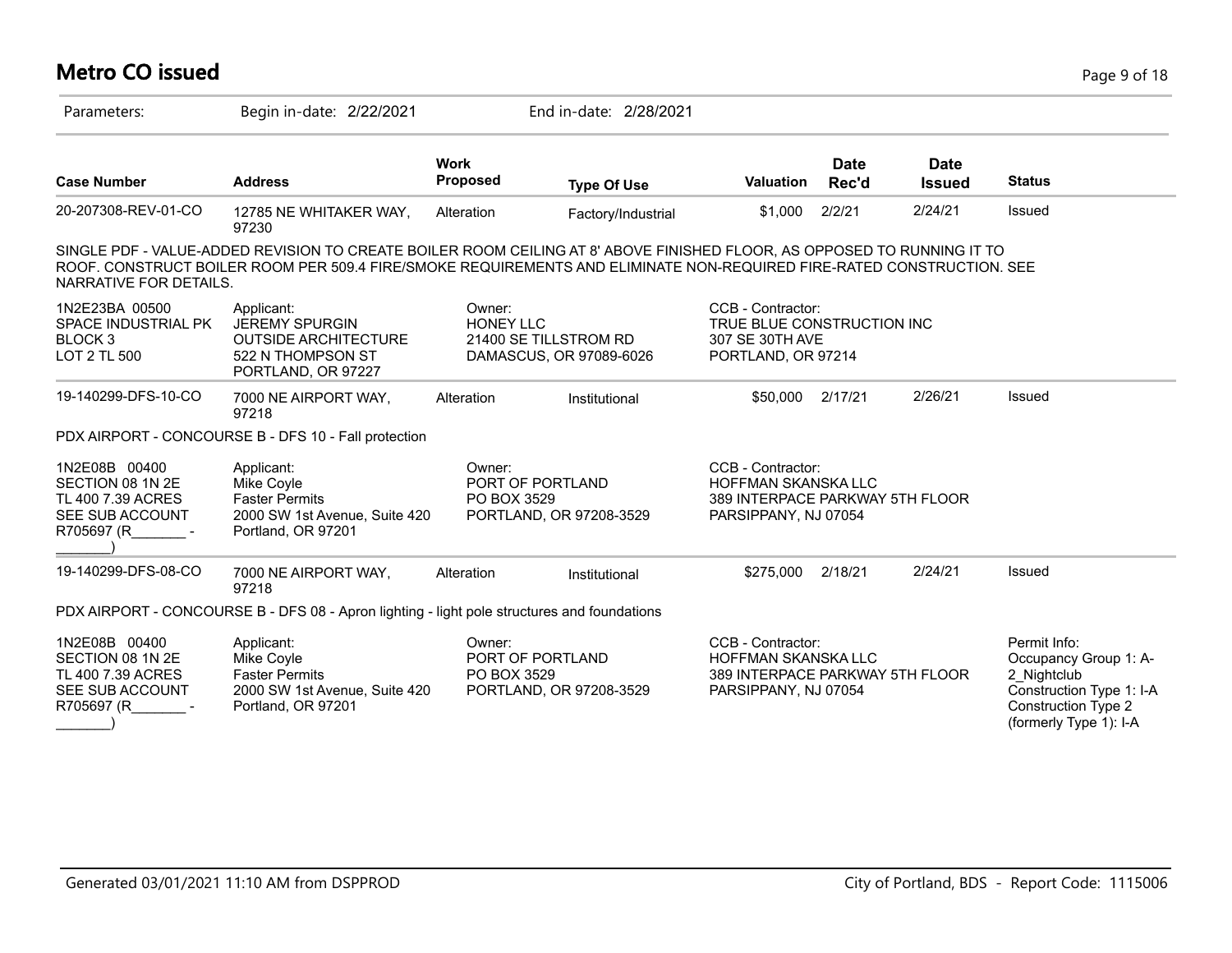## **Metro CO issued** Page 10 of 18

| Parameters:                                                                       | Begin in-date: 2/22/2021                                                                                                         |                                 | End in-date: 2/28/2021                                                      |                                                                                                           |                      |                              |                                                                                                                                                                            |
|-----------------------------------------------------------------------------------|----------------------------------------------------------------------------------------------------------------------------------|---------------------------------|-----------------------------------------------------------------------------|-----------------------------------------------------------------------------------------------------------|----------------------|------------------------------|----------------------------------------------------------------------------------------------------------------------------------------------------------------------------|
| <b>Case Number</b>                                                                | <b>Address</b>                                                                                                                   | <b>Work</b><br><b>Proposed</b>  | <b>Type Of Use</b>                                                          | Valuation                                                                                                 | <b>Date</b><br>Rec'd | <b>Date</b><br><b>Issued</b> | <b>Status</b>                                                                                                                                                              |
| 21-003128-000-00-CO                                                               | 2281 NW GLISAN ST, 97210                                                                                                         | Alteration                      | Mercantile                                                                  | \$82,496                                                                                                  | 1/13/21              | 2/24/21                      | Issued                                                                                                                                                                     |
|                                                                                   | SINGLE PDF - TENANT IMPROVEMENT FOR NEW RETAIL TENANT, NEW WALL AND DOOR TO CREATE STORAGE ROOM.                                 |                                 |                                                                             |                                                                                                           |                      |                              |                                                                                                                                                                            |
| 1N1E33CB 80001<br><b>GLISAN STREET</b><br><b>CONDOMINIUMS</b><br>LOT <sub>1</sub> | Applicant:<br><b>LORRAINE GUTHERIE</b><br><b>LORRAINE GUTHERIE</b><br>ARCHITECT, INC.<br>2748 SW PATTON CT<br>PORTLAND, OR 97201 | Owner:<br><b>DOWNSTAIRS LLC</b> | 2281 NW GLISAN ST #302<br>PORTLAND, OR 97210                                | CCB - Contractor:<br>ALGONQUIN CONSTRUCTION INC<br>2281 NW GLISAN ST SUITE 302<br>PORTLAND, OR 97210-3418 |                      |                              | Permit Info:<br>Occupancy Group 1:<br>M Store, Service Station<br>Construction Type 1: II-B                                                                                |
| 19-231493-REV-03-CO                                                               | 1601 NE COLUMBIA BLVD,<br>97211                                                                                                  | Alteration                      | Mercantile                                                                  | \$0                                                                                                       | 10/27/20             | 2/24/21                      | Issued                                                                                                                                                                     |
| OUTSIDE THE BUILDING. W/ 20-207973-MT                                             | SINGLE PDF - VALUE ADDED REVISION TO ADD DUST CONTROL SYSTEM AND FOOTING SUPPORT FOR THE DUST CONTAINER LOCATED                  |                                 |                                                                             |                                                                                                           |                      |                              |                                                                                                                                                                            |
| 1N1E11DC 00500<br>SECTION 11 1N 1E<br>TL 500 1.87 ACRES                           | Applicant:<br><b>MARTIN CHABOT</b><br><b>SWINERTON BUILDERS</b><br>342 SW 2ND AVE<br>PORTLAND, OR 97204                          | Owner:                          | 1601 NE COLUMBIA LLC<br>5510 SW SWEETBRIAR ST<br>PORTLAND, OR 97221         | CCB - Contractor:<br>SWINERTON BUILDERS INC<br>2001 CLAYTON ROAD 7TH FLOOR LEGAL<br>CONCORD, CA 94520     |                      |                              | Permit Info:<br>Occupancy Group 1: S-<br>1 Storage - Moderate<br>Hazard, Warehouse<br>Construction Type 1: III-B<br><b>Construction Type 2</b><br>(formerly Type 1): III-B |
| 20-176386-REV-01-CO                                                               | 1445 NE WEIDLER ST, 97232 Alteration                                                                                             |                                 | Mercantile                                                                  | \$0                                                                                                       | 2/12/21              | 2/24/21                      | Issued                                                                                                                                                                     |
|                                                                                   | SINGLE PDF - REVISION TO REMOVE 2-HOUR WALL REQUIREMENT.                                                                         |                                 |                                                                             |                                                                                                           |                      |                              |                                                                                                                                                                            |
| 1N1E26DC 13400                                                                    | Applicant:<br>AMY HODGSON<br><b>STATE PERMITS</b><br>319 ELAINES CT<br>DODGEVILLE, WI 53533                                      | Owner:                          | NE BROADWAY PARTNERS<br>200 INTERNATIONAL WAY<br>SPRINGFIELD, OR 97477-1186 | CCB - Contractor:<br><b>BCI NATIONAL INC</b><br>3158 S. MAIN STREET<br>SALT LAKE CITY, UT 84115           |                      |                              | Permit Info:<br>Occupancy Group 1:<br>M Store, Service Station<br>Construction Type 1: V-B                                                                                 |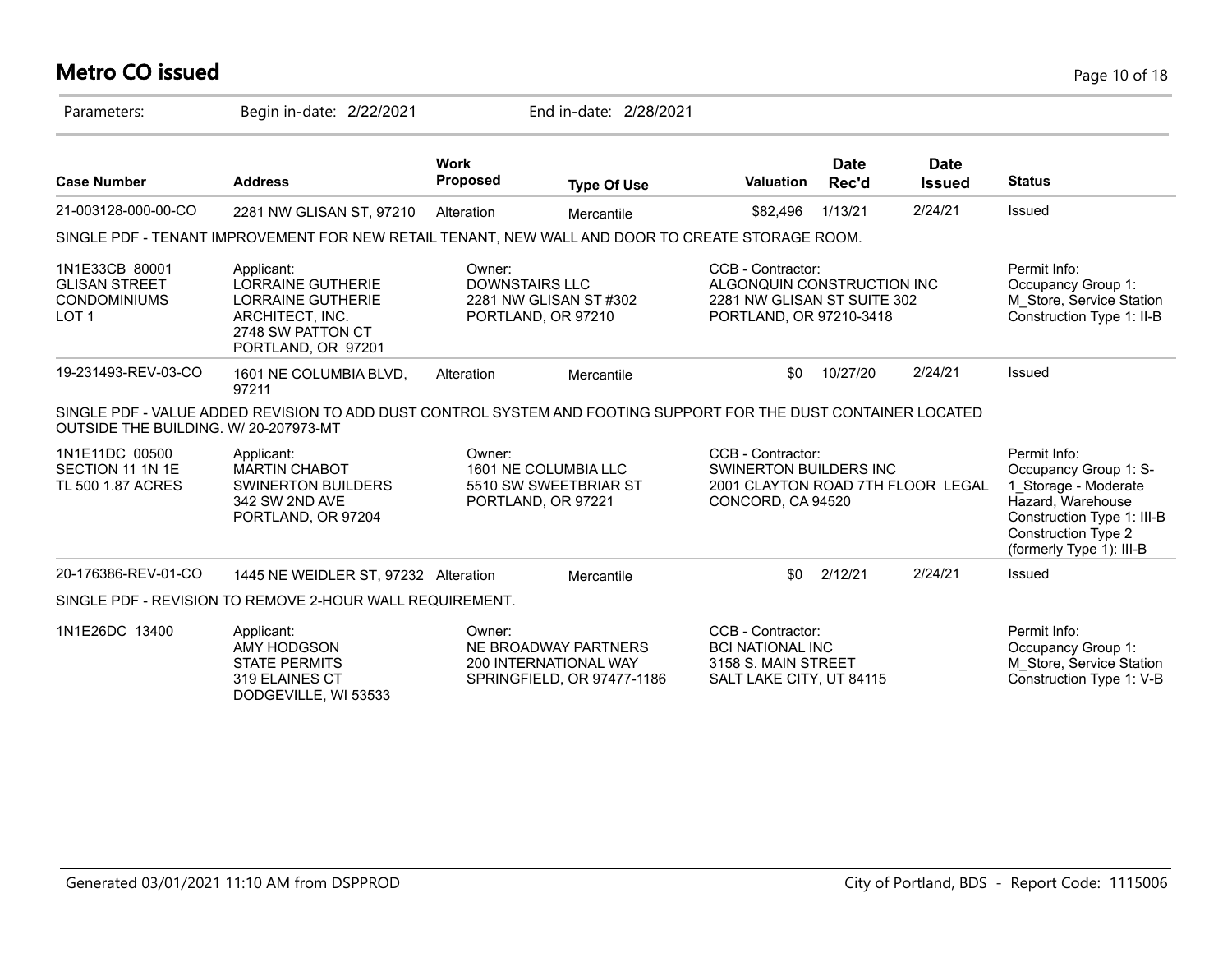## **Metro CO issued** Page 11 of 18

| Parameters:                                                    | Begin in-date: 2/22/2021                                                                                                                                                                                                                                                                                                                               |                                            | End in-date: 2/28/2021                                 |                                                                                                                |                      |                              |                                                                                                                                                                            |
|----------------------------------------------------------------|--------------------------------------------------------------------------------------------------------------------------------------------------------------------------------------------------------------------------------------------------------------------------------------------------------------------------------------------------------|--------------------------------------------|--------------------------------------------------------|----------------------------------------------------------------------------------------------------------------|----------------------|------------------------------|----------------------------------------------------------------------------------------------------------------------------------------------------------------------------|
| <b>Case Number</b>                                             | <b>Address</b>                                                                                                                                                                                                                                                                                                                                         | <b>Work</b><br><b>Proposed</b>             | <b>Type Of Use</b>                                     | <b>Valuation</b>                                                                                               | <b>Date</b><br>Rec'd | <b>Date</b><br><b>Issued</b> | <b>Status</b>                                                                                                                                                              |
| 20-221772-000-00-CO                                            | 1601 NE COLUMBIA BLVD,<br>97211                                                                                                                                                                                                                                                                                                                        | Alteration                                 | Storage                                                | \$20,000                                                                                                       | 12/9/20              | 2/25/21                      | Issued                                                                                                                                                                     |
|                                                                | SINGLE PDF: INSTALLATION OF HIGH PILE STORAGE RACKING FOR EXISTING WAREHOUSE.                                                                                                                                                                                                                                                                          |                                            |                                                        |                                                                                                                |                      |                              |                                                                                                                                                                            |
| 1N1E11DC 00500<br>SECTION 11 1N 1E<br>TL 500 1.87 ACRES        | Applicant:<br><b>MARTIN CHABOT</b><br><b>SWINERTON BUILDERS</b><br>342 SW 2ND AVE<br>PORTLAND OR 97211                                                                                                                                                                                                                                                 | Owner:<br>PORTLAND, OR 97221               | 1601 NE COLUMBIA LLC<br>5510 SW SWEETBRIAR ST          | CCB - Contractor:<br>SWINERTON BUILDERS INC<br>2001 CLAYTON ROAD 7TH FLOOR LEGAL<br>CONCORD, CA 94520          |                      |                              | Permit Info:<br>Occupancy Group 1: S-<br>1 Storage - Moderate<br>Hazard, Warehouse<br>Construction Type 1: III-B<br><b>Construction Type 2</b><br>(formerly Type 1): III-B |
| 20-226987-000-00-CO                                            | 4601 SE CESAR E CHAVEZ<br>BLVD, 97202                                                                                                                                                                                                                                                                                                                  | Alteration                                 | Utility                                                | \$15,000                                                                                                       | 12/28/20             | 2/23/21                      | Issued                                                                                                                                                                     |
|                                                                | SINGLE PDF - PERSONAL WIRELESS SERVICE FACILITY - WIRELESS ROOFTOP - APPLICATION #3 - MINOR MODIFICATION OF AN EXISTING<br>ROOFTOP WIRELESS COMMUNICATION SITE. REMOVE (6) ANTENNAS AND REPLACE WITH (6) ANTENNAS, AND MAKE OTHER ANCILLARY<br>EQUIPMENT MODIFICATIONS TO EXISTING SITE. PLEASE SEE T-1 OF THE PLAN SET FOR MORE DETAILED INFORMATION. |                                            |                                                        |                                                                                                                |                      |                              |                                                                                                                                                                            |
| 1S1E13AA 13600<br><b>GRACELAND</b><br><b>BLOCK 2 TL 13600</b>  | Applicant:<br><b>BRYSON BURGHARDT</b><br><b>SMARTLINK GROUP</b><br>11232 120TH AVE NE, SUITE 204<br>KIRKLAND, WA 98033                                                                                                                                                                                                                                 | Owner:<br>PORTLAND OREGON<br>135 SW ASH ST | <b>HOUSING AUTHORITY OF</b><br>PORTLAND, OR 97204-3540 | CCB - Contractor:<br>Sen Galindo<br>LEGACY WIRELESS SERVICES INC<br>15580 SE FOR MOR CT<br>CLACKAMAS, OR 97015 |                      |                              |                                                                                                                                                                            |
| 19-197564-REV-01-CO                                            | 5340 N INTERSTATE AVE,<br>97217                                                                                                                                                                                                                                                                                                                        | Alteration                                 | Utility                                                | \$0                                                                                                            | 1/8/21               | 2/26/21                      | Issued                                                                                                                                                                     |
|                                                                | SINGLE PDF - REVISION TO OMIT WORK FOR REINFORCING EXISTING ANTENNA FRAME SUPPORTS FROM PREVIOUSLY APPROVED PERMIT 19-<br>197564-CO. NO LONGER NEEDED PER SITE OBSERVATION. RESULT: NO SPECIAL INSPECTIONS REQUIRED.                                                                                                                                   |                                            |                                                        |                                                                                                                |                      |                              |                                                                                                                                                                            |
| 1N1E22BB 08800<br><b>M PATTONS &amp; SUB</b><br>S 1/2 OF LOT B | Applicant:<br><b>BRYSON BURGHARDT</b><br><b>SMARTLINK GROUP</b><br>11232 120TH AVE NE, SUITE 204<br>KIRKLAND, WA 98033                                                                                                                                                                                                                                 | Owner:<br>PORTLAND CITY OF                 | 1120 SW 5TH AVE #1302<br>PORTLAND, OR 97204-1912       | CCB - Contractor:<br>CAPSTONE SOLUTIONS INC<br>8195 166TH AVE NE, SUITE 100<br>REDMOND, WA 98052               |                      |                              |                                                                                                                                                                            |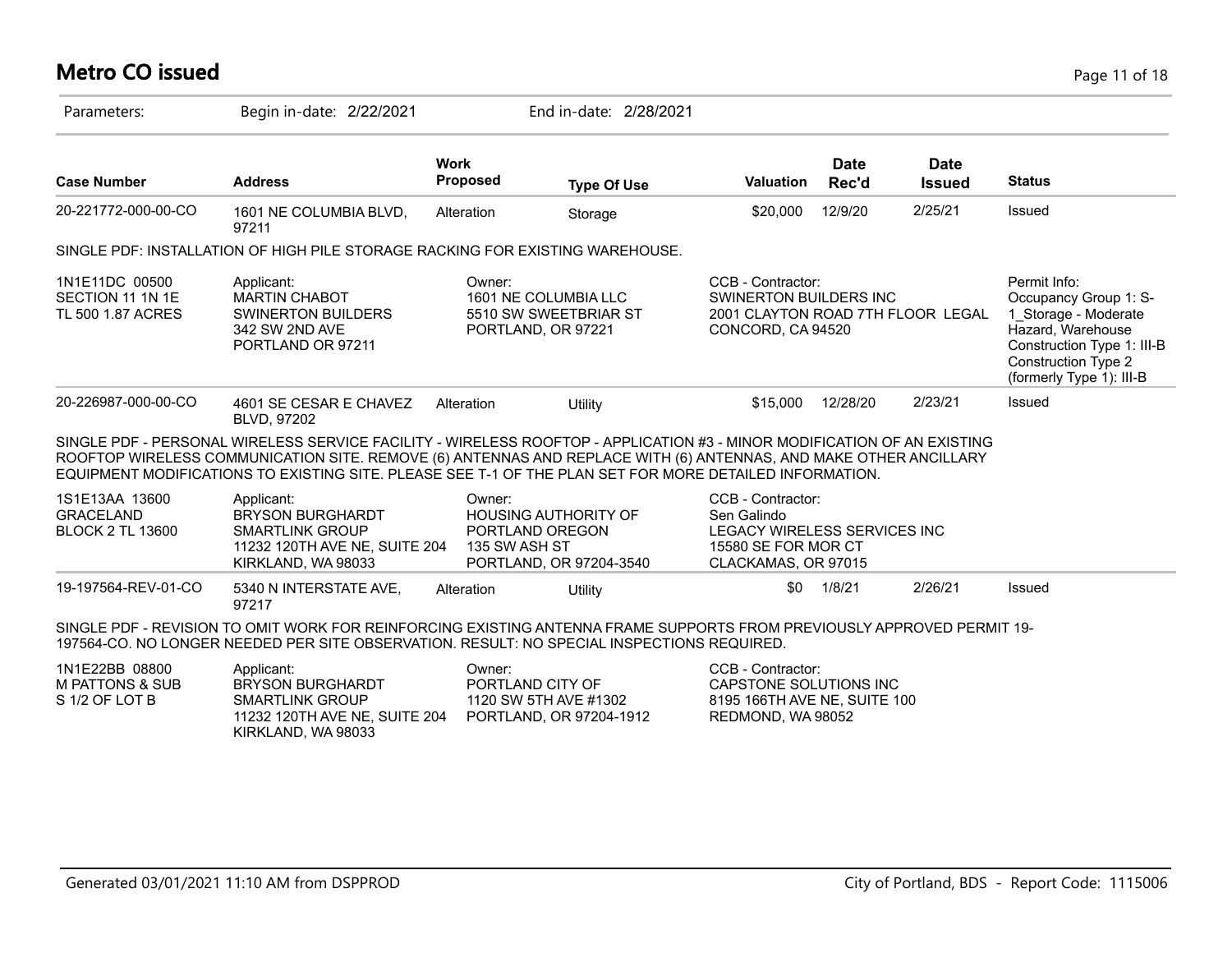#### **Metro CO issued** Page 12 of 18

| Parameters:                                                                                                             | Begin in-date: 2/22/2021                                                                                                                                                                                                                                                                                                                                                                                                                                                                                                                                                      |                                                    | End in-date: 2/28/2021  |                                                                                                                           |                      |                              |                                                              |
|-------------------------------------------------------------------------------------------------------------------------|-------------------------------------------------------------------------------------------------------------------------------------------------------------------------------------------------------------------------------------------------------------------------------------------------------------------------------------------------------------------------------------------------------------------------------------------------------------------------------------------------------------------------------------------------------------------------------|----------------------------------------------------|-------------------------|---------------------------------------------------------------------------------------------------------------------------|----------------------|------------------------------|--------------------------------------------------------------|
| <b>Case Number</b>                                                                                                      | <b>Address</b>                                                                                                                                                                                                                                                                                                                                                                                                                                                                                                                                                                | <b>Work</b><br>Proposed                            | <b>Type Of Use</b>      | <b>Valuation</b>                                                                                                          | <b>Date</b><br>Rec'd | <b>Date</b><br><b>Issued</b> | <b>Status</b>                                                |
| 16-139475-DFS-03-CO                                                                                                     | SW JEFFERSON ST, 97201                                                                                                                                                                                                                                                                                                                                                                                                                                                                                                                                                        | Alteration                                         | Utility                 | \$5,000                                                                                                                   | 2/1/21               | 2/25/21                      | Issued                                                       |
|                                                                                                                         | WA PARK RES 4 & GATE HOUSE 4 - DFS-03 - Attaching motor control center (MCC) to concrete pad at Gatehouse 4                                                                                                                                                                                                                                                                                                                                                                                                                                                                   |                                                    |                         |                                                                                                                           |                      |                              |                                                              |
| 1N1E33C 00300<br>SECTION 33 1N 1E<br>TL 300 20.71 ACRES                                                                 | Applicant:<br><b>BILL WALSH</b><br>CHERRY CITY ELECTRIC<br>2501 SE COLUMBIA WAY SUITE<br>240<br>VANCOUVER WA 98661                                                                                                                                                                                                                                                                                                                                                                                                                                                            | Owner:<br>PORTLAND CITY OF<br>1120 SW 5TH AVE #405 | PORTLAND, OR 97204-1912 | CCB - Contractor:<br>HOFFMAN CONSTRUCTION COMPANY<br>OF OREGON<br>805 SW BROADWAY SUITE 2100<br>PORTLAND, OR 97205        |                      |                              |                                                              |
| 20-220066-000-00-CO                                                                                                     | 118 SW ALICE ST, 97219                                                                                                                                                                                                                                                                                                                                                                                                                                                                                                                                                        | Alteration                                         | Utility                 | \$20,000                                                                                                                  | 12/1/20              | 2/23/21                      | Issued                                                       |
| PENDANT, REMOVE 6 TMAS.                                                                                                 | SINGLE PDF - PERSONAL WIRELESS SERVICE FACILITY - WIRELESS TOWER - APPLICATION #3 - REPLACE 6 ANTENNAS AND 6 RRUS. INSTALL 1                                                                                                                                                                                                                                                                                                                                                                                                                                                  |                                                    |                         |                                                                                                                           |                      |                              |                                                              |
| 1S1E27BC 07100<br><b>COLLINS VIEW TR</b><br>BLOCK 13<br>W 23.5' OF LOT 1<br>LOT <sub>2</sub>                            | Applicant:<br><b>ANNIE WYMER</b><br><b>T-MOBILE WEST LLC</b><br>1890 MURRELET DR<br>REDMOND, OR 97756                                                                                                                                                                                                                                                                                                                                                                                                                                                                         | Owner:<br>PORTLAND CITY OF<br>1120 SW 5TH AVE #405 | PORTLAND, OR 97204-1912 | CCB - Contractor:<br><b>BLUESTREAM PROFESSIONAL</b><br><b>SERVICES LLC</b><br>3305 HIGHWAY 60 WEST<br>FARIBAULT, MN 55021 |                      |                              |                                                              |
| 20-223837-000-00-CO                                                                                                     | 2201 SW VERMONT ST,<br>97219                                                                                                                                                                                                                                                                                                                                                                                                                                                                                                                                                  | Alteration                                         | Utility                 | \$25,000 12/17/20                                                                                                         |                      | 2/26/21                      | Issued                                                       |
|                                                                                                                         | SINGLE PDF - PERSONAL WIRELESS SERVICE FACILITY - WIRELESS ROOFTOP - APPLICATION #3 - RMEOVE 8 ANTENNAS AND REPLACE WITH 6<br>NEW ANTENNAS AT RAY. EQUIPMENT SHELTER: REMOVE 3 RRH, REMOVE 12 DIPLEXERS, REMOVE ONE 24V POWER PLANT, REMOVE DC TO DC<br>CONVERTER SHEL WITH CONVERTERS & MIGRATE DC CABLING TO NEW POWER PLANT. REMOVE GNB31 BATTERIS. INSTALL 6 RRHS, 16<br>DIPLEXERS, PIPE TO PIPE MOUNT KITS, 1 NETSURE 7100 POWER PLANT, 10 RECTIFIERS AND 2 CONVERTERS, 2 M180 BATTERY STINGS, 1 DC6-<br>48-60-RM SURGE SUPRESSOR, 5G GROWTH KIT WITH 1 ASIK AND 1 ABIL. |                                                    |                         |                                                                                                                           |                      |                              |                                                              |
| 1S1E16CC 09500<br><b>BERTHA</b><br><b>BLOCK 2</b><br>INC PT VAC ST LOT 1<br>LOT 2-5, LOT 12-15, INC<br>PT VAC ST LOT 16 | Applicant:<br><b>BRYSON BURGHARDT</b><br><b>SMARTLINK GROUP</b><br>11232 120TH AVE NE, SUITE 204<br>KIRKLAND, WA 98033                                                                                                                                                                                                                                                                                                                                                                                                                                                        | Owner:<br>ST BARNABAS PARISH<br>2201 SW VERMONT ST | PORTLAND, OR 97219-1935 | CCB - Contractor:<br><b>ERICSSON INC</b><br>6300 LEGACY DR<br>PLANO, TX 45024                                             |                      |                              |                                                              |
| Total # of CO Alteration permits issued: 33                                                                             |                                                                                                                                                                                                                                                                                                                                                                                                                                                                                                                                                                               |                                                    |                         |                                                                                                                           |                      |                              | Total valuation of CO Alteration permits issued: \$1,737,201 |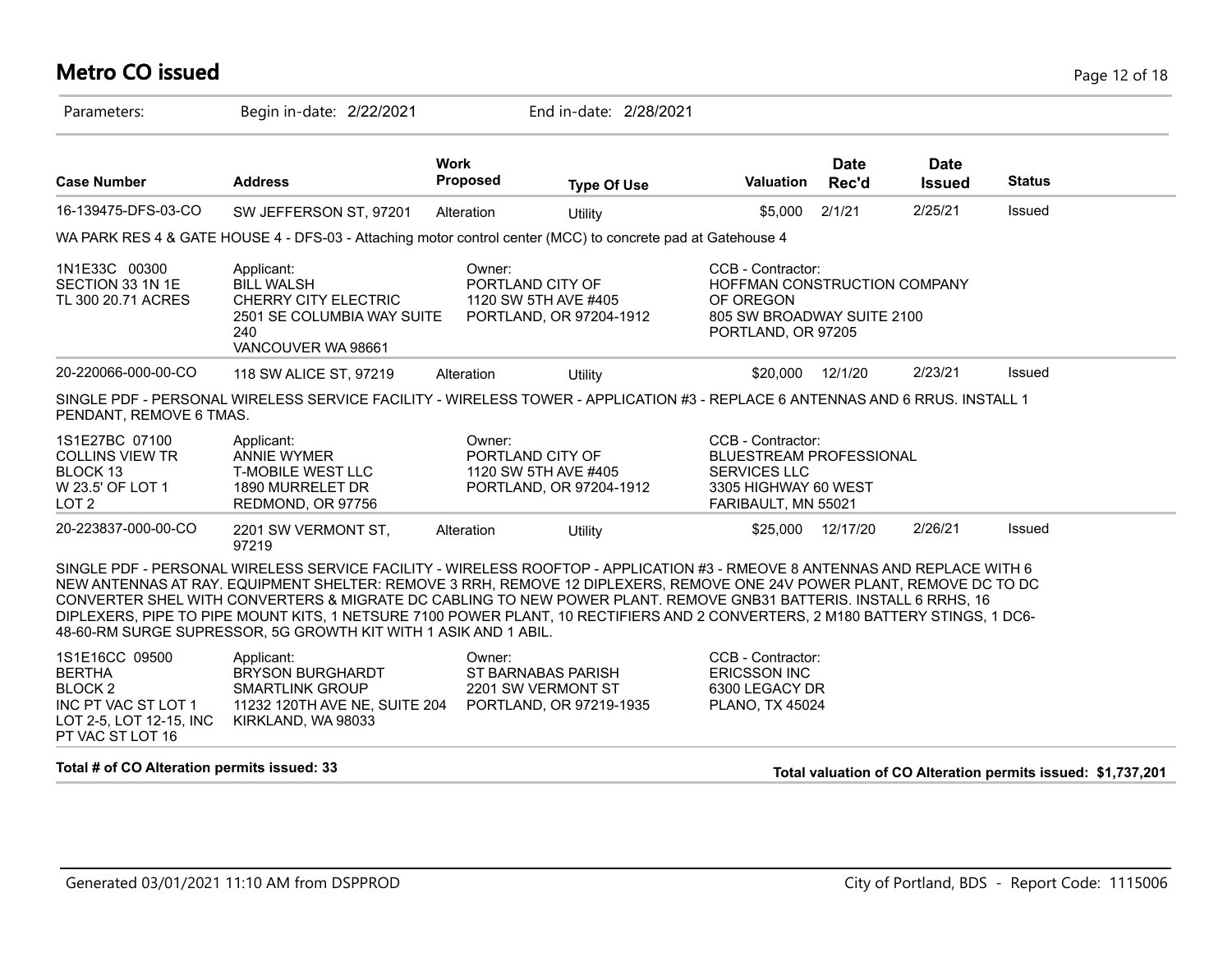# **Metro CO issued** Page 13 of 18

| Parameters:                                                                                                     | Begin in-date: 2/22/2021                                                                                                    |                                                                    | End in-date: 2/28/2021                 |                                                                                                |                      |                              |                                                           |
|-----------------------------------------------------------------------------------------------------------------|-----------------------------------------------------------------------------------------------------------------------------|--------------------------------------------------------------------|----------------------------------------|------------------------------------------------------------------------------------------------|----------------------|------------------------------|-----------------------------------------------------------|
| <b>Case Number</b>                                                                                              | <b>Address</b>                                                                                                              | <b>Work</b><br>Proposed                                            | <b>Type Of Use</b>                     | <b>Valuation</b>                                                                               | <b>Date</b><br>Rec'd | <b>Date</b><br><b>Issued</b> | <b>Status</b>                                             |
| 19-256162-000-00-CO                                                                                             | 6183 N LOMBARD ST, 97203                                                                                                    | Demolition                                                         | Apartments/Condos<br>(3 or more units) | \$40,000                                                                                       | 11/22/19             | 2/26/21                      | <b>Issued</b>                                             |
| DESIGNATION***                                                                                                  | SB871: DEMO OF 2 STORY, 4 UNIT APARTMENT BUILDING INCLUDING BASEMENT AND ALL DEBRIS. *** NON-RESIDENTIAL COMPREHENSIVE PLAN |                                                                    |                                        |                                                                                                |                      |                              |                                                           |
| 1N1E07AC 13300<br><b>WILLUMBIA</b><br><b>BLOCK 5</b><br>$E$ 0.5' OF LOT 6<br>LOT 7-10 EXC PT IN<br><b>ALLEY</b> | Applicant:<br>JOE ZODY<br>FFA ARCHITECTURE AND<br><b>INTERIORS INC</b><br>520 SW YAMHILL SUITE 900<br>PORTLAND OR 97204     | Owner:<br><b>LLC</b><br>922 NW 11TH AVE #408<br>PORTLAND, OR 97209 | NORTH LOMBARD LAND PARTNERSRONALD KING | CCB - Contractor:<br>3 KINGS ENVIRONMENTAL INC<br><b>PO BOX 280</b><br>BATTLE GROUND, WA 98604 |                      |                              |                                                           |
| 20-203076-000-00-CO                                                                                             | 4225 SE MILWAUKIE AVE,<br>97202                                                                                             | Demolition                                                         | Storage                                | \$10,000                                                                                       | 11/2/20              | 2/24/21                      | Issued                                                    |
|                                                                                                                 | Demo free standing walk-in cooler w/20-138278-CO, 20-138287-CO, 20-138290-RS, 20-138292-RS, 20-203067-CO, 20-203076-CO      |                                                                    |                                        |                                                                                                |                      |                              |                                                           |
| 1S1E11CD 04300                                                                                                  | Applicant:<br>Dan DeVeau<br><b>Hacker Architects</b><br>1615 SE 6TH AVE, 5TH FLOOR<br>PORTLAND OR 97214                     | Owner:<br>THOMAS MILWAUKIE LLC<br>5122 NE WISTARIA DR              | PORTLAND, OR 97213-2557                | CCB - Contractor:<br>R & H CONSTRUCTION CO<br>2019 NW WILSON ST<br>PORTLAND, OR 97209          |                      |                              |                                                           |
| Total # of CO Demolition permits issued: 2                                                                      |                                                                                                                             |                                                                    |                                        |                                                                                                |                      |                              | Total valuation of CO Demolition permits issued: \$50,000 |
| 17-228336-DFS-04-CO                                                                                             | 6263 N CECELIA ST, 97203                                                                                                    | New Construction                                                   | Apartments/Condos<br>(3 or more units) | \$400                                                                                          | 1/8/21               | 2/24/21                      | Issued                                                    |
| SINGLE PDF - DFS FOR SHIPS LADDER                                                                               |                                                                                                                             |                                                                    |                                        |                                                                                                |                      |                              |                                                           |
| 1N1E06DC 02600                                                                                                  | Applicant:<br><b>JACK LYON</b><br><b>INVESTMENT BUILDERS, LLC</b><br>3411 NE 65TH ST<br>VANCOUVER, WA 98661                 | Owner:<br>PO BOX 6777<br>PORTLAND, OR 97228                        | CECELIA APARTMENTS LLC                 | CCB - Contractor:<br>CONSTRUCTIVE INC<br>PO BOX 80514<br>PORTLAND, OR 97280                    |                      |                              |                                                           |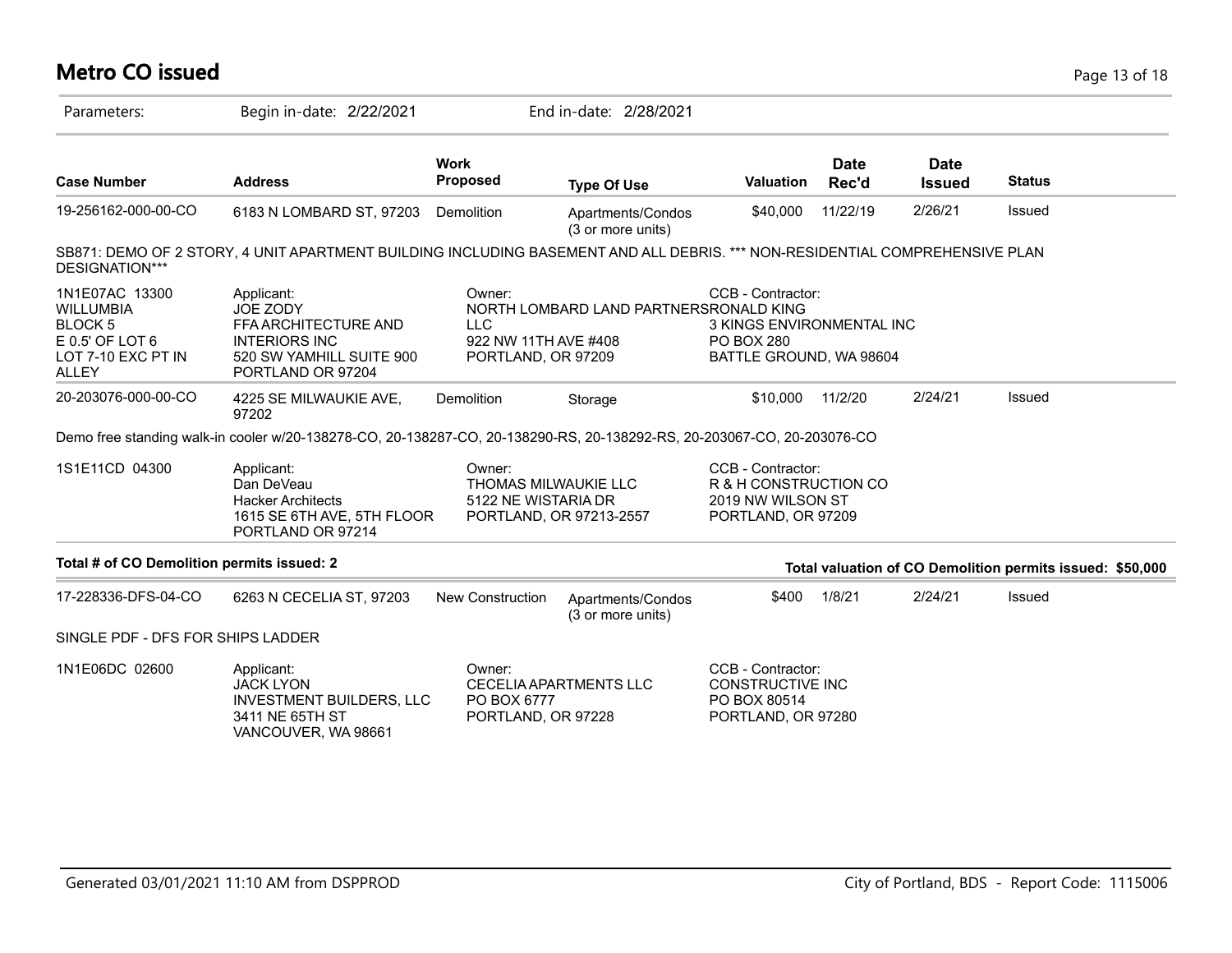# **Metro CO issued** Page 14 of 18

| Parameters:                                                                                                                                                | Begin in-date: 2/22/2021                                                                                           |                                                                                | End in-date: 2/28/2021                                 |                                                                                                                               |                      |                              |               |
|------------------------------------------------------------------------------------------------------------------------------------------------------------|--------------------------------------------------------------------------------------------------------------------|--------------------------------------------------------------------------------|--------------------------------------------------------|-------------------------------------------------------------------------------------------------------------------------------|----------------------|------------------------------|---------------|
| <b>Case Number</b>                                                                                                                                         | <b>Address</b>                                                                                                     | <b>Work</b><br><b>Proposed</b>                                                 | <b>Type Of Use</b>                                     | <b>Valuation</b>                                                                                                              | <b>Date</b><br>Rec'd | <b>Date</b><br><b>Issued</b> | <b>Status</b> |
| 18-128344-DFS-01-CO                                                                                                                                        | 1645 SE NEHALEM ST, 97202 New Construction                                                                         |                                                                                | Apartments/Condos<br>(3 or more units)                 | \$15,000                                                                                                                      | 12/9/20              | 2/22/21                      | Issued        |
|                                                                                                                                                            | SINGLE PDF; DEFERRED SUBMITTAL FOR ENGINEERED WOOD PRODUCTS FOR FLOOR JOISTS                                       |                                                                                |                                                        |                                                                                                                               |                      |                              |               |
| 1S1E23DB 08200<br><b>SELLWOOD</b><br>BLOCK <sub>73</sub><br>W 42' OF LOT 7<br>LOT 8&15 EXC W 2', W<br>42' OF LOT 16.<br>POTENTIAL ADDITIONAL<br><b>TAX</b> | Applicant:<br><b>DAVID MULLENS</b><br>UDG 11TH & BURNSIDE LLC<br>735 SW 158TH AVE<br>BEAVERTON OR 97006            | Owner:<br>735 SW 158TH AVE                                                     | SACKHOFF FAMILY LLC ET AL<br>BEAVERTON, OR 97006-4952  | CCB - Contractor:<br>SK HOFF CONSTRUCTION LLC<br>735 SW 158TH AVE<br>BEAVERTON, OR 97006                                      |                      |                              |               |
| 18-235456-DFS-06-CO                                                                                                                                        | 15 NW PARK AVE, 97209                                                                                              | <b>New Construction</b>                                                        | Apartments/Condos<br>(3 or more units)                 | \$1,100,000                                                                                                                   | 2/25/21              | 2/25/21                      | Issued        |
|                                                                                                                                                            | AMARA a.k.a. 818 W BURNSIDE - DFS 06 - metal and cement panels                                                     |                                                                                |                                                        |                                                                                                                               |                      |                              |               |
| 1N1E34CB 10600                                                                                                                                             | Applicant:<br><b>ANDREY MITRIK</b><br>LENNAR MULITFAMILY<br><b>BUILDERS</b><br>815 W BURNSIDE<br>PORTLAND OR 97209 | Owner:<br>LMC BURNSIDE HOLDINGS LLC<br>1325 4TH AVE #1300<br>SEATTLE, WA 98101 |                                                        | CCB - Contractor:<br>LENNAR MULTIFAMILIY BUILDERS LLC<br>95 ENTERPRISE SUITE 200<br>ALISO VIEJO, CA 90620                     |                      |                              |               |
| 20-137487-DFS-02-CO                                                                                                                                        | 3178 SW 12TH AVE, 97239                                                                                            | New Construction                                                               | Apartments/Condos<br>(3 or more units)                 | \$30,000                                                                                                                      | 10/20/20             | 2/22/21                      | Issued        |
|                                                                                                                                                            | SINGLE PDF; DEFERRED SUBMITTAL FOR FLOOR JOISTS                                                                    |                                                                                |                                                        |                                                                                                                               |                      |                              |               |
| 1S1E09AC 01700                                                                                                                                             | Applicant:<br><b>ZAC HORTON</b><br><b>FASTER PERMITS</b><br>2000 SW 1ST AVE SUITE 420<br>PORTLAND, OR 97201        | Owner:<br><b>LLC</b><br>TUCSON, AZ 85718-3183                                  | SWS 12TH AVENUE APARTMENTS<br>6340 N CAMPBELL AVE #240 | CCB - Contractor:<br><b>STEPHEN MCHUGH</b><br><b>COLUMBIA EQUITIES INC</b><br>3300 NW 185TH AVE PMB 264<br>PORTLAND, OR 97229 |                      |                              |               |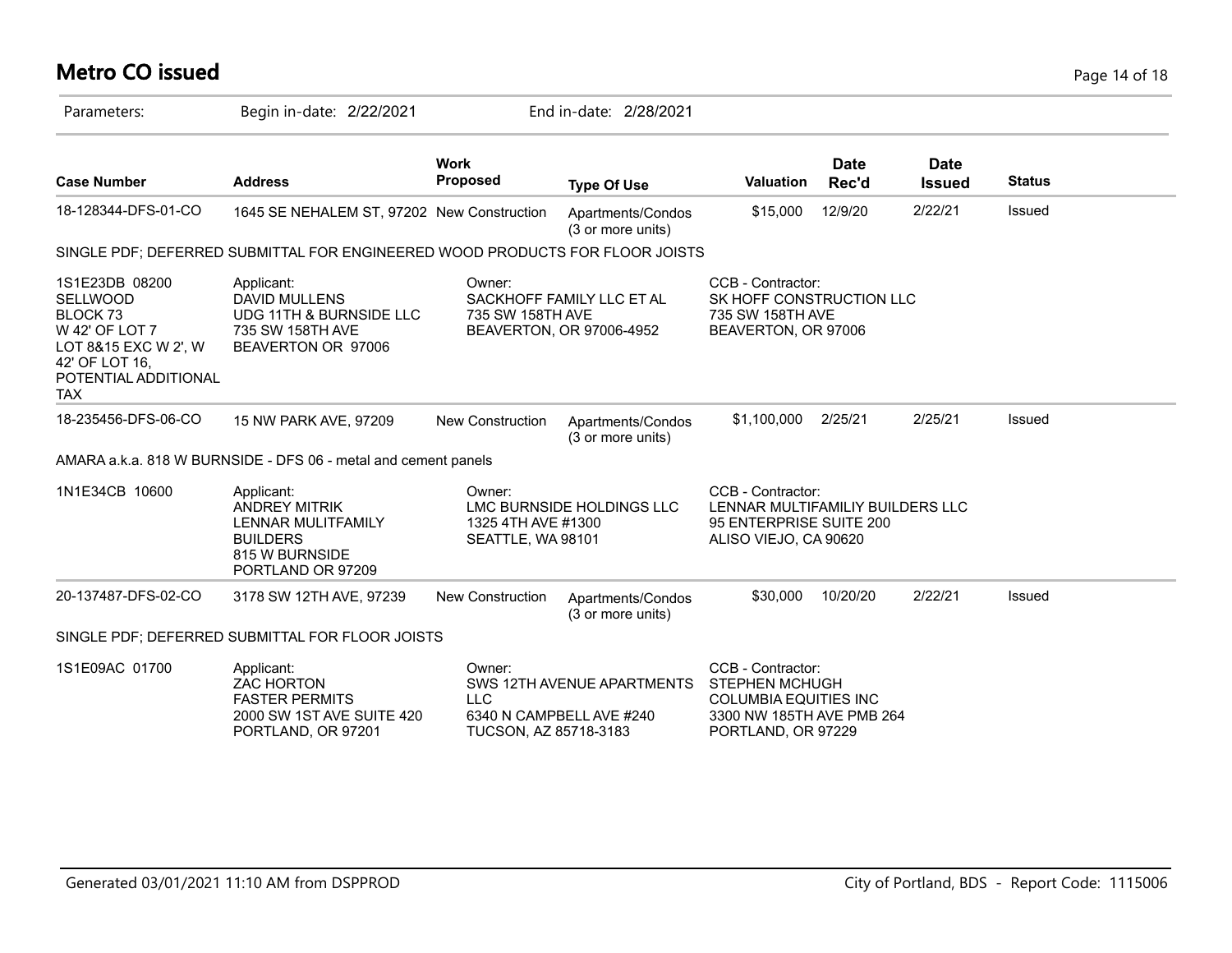# **Metro CO issued** Page 15 of 18

| Parameters:                                                                           | Begin in-date: 2/22/2021                                                                                    | End in-date: 2/28/2021                                                                |                                                        |                                                                                                                               |                      |                              |                                                                                                                                                             |
|---------------------------------------------------------------------------------------|-------------------------------------------------------------------------------------------------------------|---------------------------------------------------------------------------------------|--------------------------------------------------------|-------------------------------------------------------------------------------------------------------------------------------|----------------------|------------------------------|-------------------------------------------------------------------------------------------------------------------------------------------------------------|
| <b>Case Number</b>                                                                    | <b>Address</b>                                                                                              | <b>Work</b><br><b>Proposed</b>                                                        | <b>Type Of Use</b>                                     | <b>Valuation</b>                                                                                                              | <b>Date</b><br>Rec'd | <b>Date</b><br><b>Issued</b> | <b>Status</b>                                                                                                                                               |
| 18-131650-DFS-07-CO                                                                   | 1717 SE TENINO ST, 97202                                                                                    | <b>New Construction</b>                                                               | Apartments/Condos<br>(3 or more units)                 | \$30,000                                                                                                                      | 10/22/20             | 2/26/21                      | Issued                                                                                                                                                      |
|                                                                                       | SINGLE PDF; DEFERRED SUBMITTAL FOR STOREFRONT GLAZING                                                       |                                                                                       |                                                        |                                                                                                                               |                      |                              |                                                                                                                                                             |
| 1S1E23DC 01200<br><b>SELLWOOD</b><br>BLOCK 89<br>LOT 9-11                             | Applicant:<br>DAVID MULLENS<br>URBAN DEVELOPMENT GROUP<br>735 SW 158TH AVENUE<br>BEAVERTON, OR 97006        | Owner:<br><b>UDG 17TH &amp; TENINO LLC</b><br>1707 SE TENINO ST<br>PORTLAND, OR 97202 |                                                        | CCB - Contractor:<br>SK HOFF CONSTRUCTION LLC<br>735 SW 158TH AVE<br>BEAVERTON, OR 97006                                      |                      |                              | Permit Info:<br>Occupancy Group 1: R-<br>2 Residential Multi-<br>family<br>Construction Type 1: V-A<br><b>Construction Type 2</b><br>(formerly Type 1): V-A |
| 19-135368-DFS-03-CO                                                                   | 3192 SW 12TH AVE, 97239                                                                                     | New Construction                                                                      | Apartments/Condos<br>(3 or more units)                 | \$200,000                                                                                                                     | 8/5/20               | 2/24/21                      | Issued                                                                                                                                                      |
|                                                                                       | SINGLE PDF; DEFERRED SUBMITTAL FOR FLOOR JOISTS                                                             |                                                                                       |                                                        |                                                                                                                               |                      |                              |                                                                                                                                                             |
| 1S1E09AC 01700<br>PORTLAND CITY HMSTD<br>BLOCK 91<br>INC PT VAC ST LOT 1&5<br>LOT 2&6 | Applicant:<br><b>ZAC HORTON</b><br><b>FASTER PERMITS</b><br>2000 SW 1ST AVE SUITE 420<br>PORTLAND, OR 97201 | Owner:<br><b>LLC</b><br>TUCSON, AZ 85718-3183                                         | SWS 12TH AVENUE APARTMENTS<br>6340 N CAMPBELL AVE #240 | CCB - Contractor:<br><b>STEPHEN MCHUGH</b><br><b>COLUMBIA EQUITIES INC</b><br>3300 NW 185TH AVE PMB 264<br>PORTLAND, OR 97229 |                      |                              | Permit Info:<br>Occupancy Group 1:<br>B Bank, Off., Med.Off.,<br>Pub.Bldg.<br>Construction Type 1: I-A<br>Construction Type 2<br>(formerly Type 1): I-A     |
| 19-219520-DFS-01-CO                                                                   | 6430 N MONTANA AVE, 97217 New Construction                                                                  |                                                                                       | Apartments/Condos<br>(3 or more units)                 | \$9,000                                                                                                                       | 9/4/20               | 2/26/21                      | Issued                                                                                                                                                      |
|                                                                                       | SINGLE PDF; DEFERRED SUBMITTAL FOR STAIR GUARDRAILS AND HANDRAILS                                           |                                                                                       |                                                        |                                                                                                                               |                      |                              |                                                                                                                                                             |
| 1N1E15CB 02000                                                                        | Applicant:<br>KIMBERLY CULVER<br>14325 NE AIRPORT WAY SUITE<br>PORTLAND OR 97230                            | Owner:<br>6416 MONTANA LLC<br>6416 N MONTANA AVE<br>PORTLAND, OR 97217                |                                                        | CCB - Contractor:<br>DBM CONSTRUCTION LLC<br>205 SE SPOKANE ST SUITE 329<br>PORTLAND, OR 97202                                |                      |                              |                                                                                                                                                             |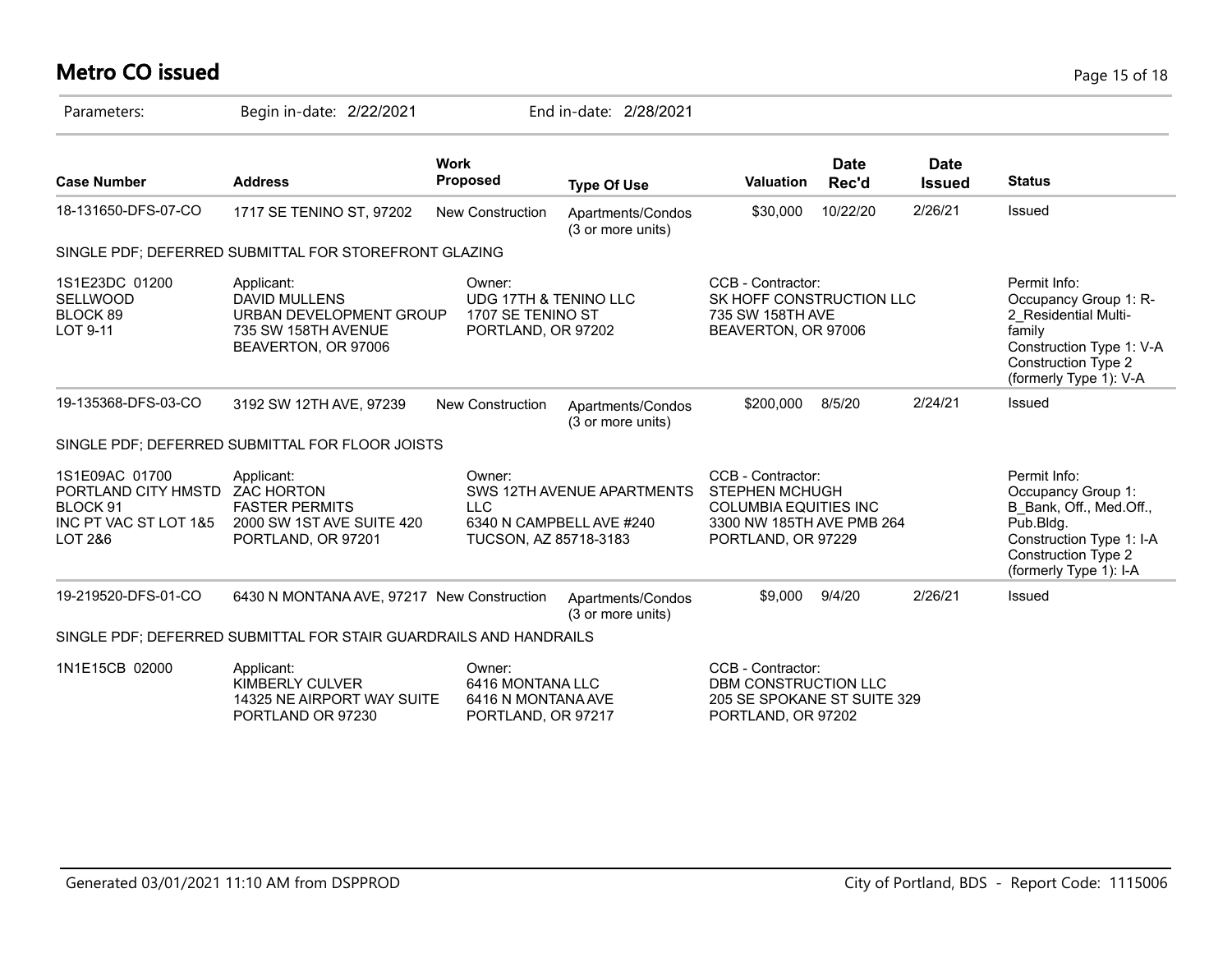## **Metro CO issued** Page 16 of 18

| Parameters:         | Begin in-date: 2/22/2021                                                                                                       |                                                                                 | End in-date: 2/28/2021                 |                                                                                                                    |                      |                              |                                                                                                                                                         |
|---------------------|--------------------------------------------------------------------------------------------------------------------------------|---------------------------------------------------------------------------------|----------------------------------------|--------------------------------------------------------------------------------------------------------------------|----------------------|------------------------------|---------------------------------------------------------------------------------------------------------------------------------------------------------|
| <b>Case Number</b>  | <b>Address</b>                                                                                                                 | <b>Work</b><br>Proposed                                                         | <b>Type Of Use</b>                     | <b>Valuation</b>                                                                                                   | <b>Date</b><br>Rec'd | <b>Date</b><br><b>Issued</b> | <b>Status</b>                                                                                                                                           |
| 19-254273-000-00-CO | 1455 NE 62ND AVE, 97213                                                                                                        | New Construction                                                                | Apartments/Condos<br>(3 or more units) | \$843,445                                                                                                          | 11/19/19             | 2/24/21                      | Issued                                                                                                                                                  |
| MANAGEMENT.         | NEW 3-STORY, 3-UNIT APARTMENT BUILDING, INCLUDING INTERIOR TRASH, ASSOCIATED SITEWORK AND ON-SITE STORMWATER                   |                                                                                 |                                        |                                                                                                                    |                      |                              |                                                                                                                                                         |
| 1N2E31AA 06300      | Applicant:<br><b>MELISSA MEINERS</b><br>KOBLE CREATIVE<br>2117 NE OREGON STREET, #201<br>PORTLAND OR 97232                     | Owner:<br><b>BARLEY POD LLC</b><br>2222 NE OREGON ST #209<br>PORTLAND, OR 97232 |                                        | CCB - Contractor:<br>OBRIEN & COMPANY LLC<br>PO BOX 4008<br>WILSONVILLE, OR 97070                                  |                      |                              | Permit Info:<br>Occupancy Group 1: R-<br>2 Residential Multi-<br>family<br>Construction Type 1: V-B<br>Total Square Footage -<br>Display Only: 7480     |
| 20-110875-DFS-05-CO | 2130 NE MARTIN LUTHER<br>KING JR BLVD, 97212                                                                                   | <b>New Construction</b>                                                         | <b>Business</b>                        | \$203,062                                                                                                          | 2/23/21              | 2/23/21                      | Issued                                                                                                                                                  |
|                     | DFS 05 - Design of Windows Exceeding 7 feet in Height or Width, and their Attachment to the Building                           |                                                                                 |                                        |                                                                                                                    |                      |                              |                                                                                                                                                         |
| 1N1E26CB 18600      | Applicant:<br><b>Troy Aitken</b><br>Swinerton<br>342 SW Second Avenue Portland.<br>OR 97204                                    | Owner:<br>CNS PROPERTIES LLC<br>PO BOX 5118                                     | PORTLAND, OR 97208-5118                | CCB - Contractor:<br><b>SWINERTON BUILDERS INC</b><br>2001 CLAYTON ROAD 7TH FLOOR LEGAL<br>CONCORD, CA 94520       |                      |                              | Permit Info:<br>Occupancy Group 1:<br>B Bank, Off., Med.Off.,<br>Pub.Bldg.<br>Construction Type 1: V-B<br>Construction Type 2<br>(formerly Type 1): V-B |
| 19-218657-DFS-14-CO | 1750 SW SALMON ST, 97205 New Construction                                                                                      |                                                                                 | Educational                            | \$2,379,555                                                                                                        | 2/25/21              | 2/25/21                      | Issued                                                                                                                                                  |
|                     | LINCOLN H.S. - DFS-14 - Hangers and supports for electrical systems and equipment - seismic                                    |                                                                                 |                                        |                                                                                                                    |                      |                              |                                                                                                                                                         |
| 1S1E04AB 00100      | Applicant:<br><b>MARK SAWALLICH</b><br><b>HOFFMAN CONSTRUCTION</b><br>805 SW BROADWAY ST., SUITE<br>2100<br>PORTLAND, OR 97205 | Owner:<br><b>SCHOOL DISTRICT NO 1</b><br>PO BOX 3107                            | PORTLAND, OR 97208-3107                | CCB - Contractor:<br>HOFFMAN CONSTRUCTION COMPANY<br>OF OREGON<br>805 SW BROADWAY SUITE 2100<br>PORTLAND, OR 97205 |                      |                              | Permit Info:<br>Occupancy Group 1:<br>E School<br>Construction Type 1: I-B                                                                              |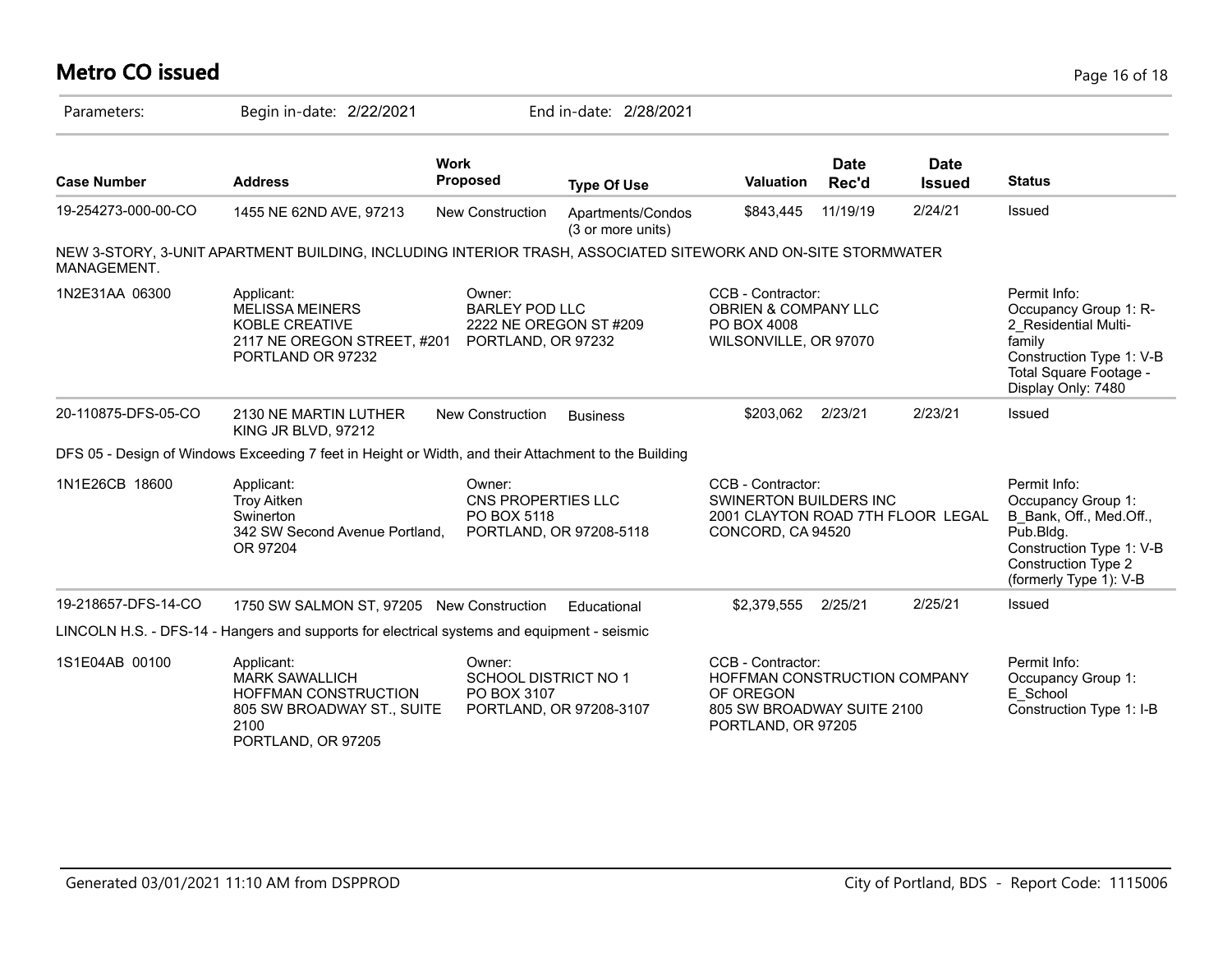# **Metro CO issued** Page 17 of 18

| Parameters:                                             |                                                                                                                                                                       |                                               |                                                       |                                                                                                                      |                      |                              |                                                                                                                                                                                                   |
|---------------------------------------------------------|-----------------------------------------------------------------------------------------------------------------------------------------------------------------------|-----------------------------------------------|-------------------------------------------------------|----------------------------------------------------------------------------------------------------------------------|----------------------|------------------------------|---------------------------------------------------------------------------------------------------------------------------------------------------------------------------------------------------|
| <b>Case Number</b>                                      | <b>Address</b>                                                                                                                                                        | <b>Work</b><br>Proposed                       | <b>Type Of Use</b>                                    | <b>Valuation</b>                                                                                                     | <b>Date</b><br>Rec'd | <b>Date</b><br><b>Issued</b> | <b>Status</b>                                                                                                                                                                                     |
| 19-256420-DFS-01-CO                                     | 4300 NE KILLINGSWORTH<br>ST, 97218                                                                                                                                    | <b>New Construction</b>                       | Educational                                           | \$150,000                                                                                                            | 2/24/21              | 2/24/21                      | Issued                                                                                                                                                                                            |
|                                                         | DE LA SALLE H.S. - DFS-01 - Glazing systems *** w/20-105975-DFS-04-CO ***                                                                                             |                                               |                                                       |                                                                                                                      |                      |                              |                                                                                                                                                                                                   |
| 1N2E19BB 04000                                          | Applicant:<br>Alex Helm<br>P & C Construction Co.<br>2133 NW York St<br>Portland, OR 97210                                                                            | Owner:<br>PORTLAND OREGON<br>5310 NE 42ND AVE | ST CHARLES CATHOLIC CHURCH<br>PORTLAND, OR 97218-1510 | CCB - Contractor:<br><b>STEVE BARTELL</b><br>P & C CONSTRUCTION CO<br>2133 NW YORK ST<br>PORTLAND, OR 97210          |                      |                              |                                                                                                                                                                                                   |
| 18-270860-DFS-04-CO                                     | 4001 SW CANYON RD, 97221 New Construction                                                                                                                             |                                               | Factory/Industrial                                    | \$44,210 2/25/21                                                                                                     |                      | 2/25/21                      | Issued                                                                                                                                                                                            |
|                                                         | OREGON ZOO - CAFE - DFS-04 - Seismic bracing for kitchen hoods and walk in cooler/freezer                                                                             |                                               |                                                       |                                                                                                                      |                      |                              |                                                                                                                                                                                                   |
| 1S1E05 01400<br>SECTION 05 1S 1E<br>TL 1400 60.69 ACRES | Applicant:<br>DEBORAH BANNISTER<br>SMITH AND GREENE CO.<br>3645 NW FRONT AVE.<br>PORTLAND, OR<br>97210                                                                | Owner:<br><b>METRO</b><br>600 NE GRAND AVE    | PORTLAND, OR 97232-2736                               | CCB - Contractor:<br>LEASE CRUTCHER LEWIS LLC<br>550 SW 12TH AVE<br>PORTLAND, OR 97205                               |                      |                              | Permit Info:<br>Occupancy Group 1: F-<br>1 Industrial Plant -<br>Factory, Mod.Hazard<br>Construction Type 1: V-B                                                                                  |
| 20-144699-000-00-CO                                     | 3140 NE SANDY BLVD, 97232 New Construction                                                                                                                            |                                               | Institutional                                         | \$29,470,300 5/15/20                                                                                                 |                      | 2/25/21                      | Issued                                                                                                                                                                                            |
| parking below grade. (w/ 20-144708-MT)                  | New five-story building of assisted living and memory care units with related amenities in a single building. A total of 115 units is proposed. 1 level of structured |                                               |                                                       |                                                                                                                      |                      |                              |                                                                                                                                                                                                   |
| 1N1E36BA 04600                                          | Applicant:<br><b>ZAC HORTON</b><br><b>FASTER PERMITS</b><br>2000 SW 1ST AVE #420<br>PORTLAND OR 97201                                                                 | Owner:<br>LA JOLLA, CA 92037                  | SANDY LOT PORTLAND LLC<br>6211 CAMINO DE LA COSTA     | CCB - Contractor:<br><b>RICHARD BECK</b><br><b>LCG PENCE LLC</b><br>5400 MEADOWS RD STE 400<br>LAKE OSWEGO, OR 97035 |                      |                              | Permit Info:<br>Occupancy Group 1: I-<br>1 Convalescent Hospital<br>Construction Type 1: I-A<br>Construction Type 2<br>(formerly Type 1): III-A<br>Total Square Footage -<br>Display Only: 146010 |
| 19-115009-DFS-04-CO                                     | 4465 NE 150TH CT, 97230                                                                                                                                               | <b>New Construction</b>                       | Storage                                               | \$20,000                                                                                                             | 12/31/20             | 2/25/21                      | Issued                                                                                                                                                                                            |
| SINGLE PDF - DFS FOR STAIRS/RAILING                     |                                                                                                                                                                       |                                               |                                                       |                                                                                                                      |                      |                              |                                                                                                                                                                                                   |
| 1N2E24BD 01700                                          | Applicant:<br><b>RYAN PICKREL</b><br><b>FASTER PERMITS</b><br>2000 SW 1ST AVE #420<br>PORTLAND OR 97201                                                               | Owner:<br>MASON 150 LLC                       | 450 NEWPORT CENTER DR #405<br>NEWPORT BEACH, CA 92660 | CCB - Contractor:<br>CORNICE CONSTRUCTION LLC<br>PO BOX 672<br>SCAPPOOSE, OR 97056                                   |                      |                              | Permit Info:<br>Occupancy Group 1: S-<br>1 Storage - Moderate<br>Hazard, Warehouse<br>Construction Type 1: III-B                                                                                  |

Generated 03/01/2021 11:10 AM from DSPPROD City of Portland, BDS - Report Code: 1115006